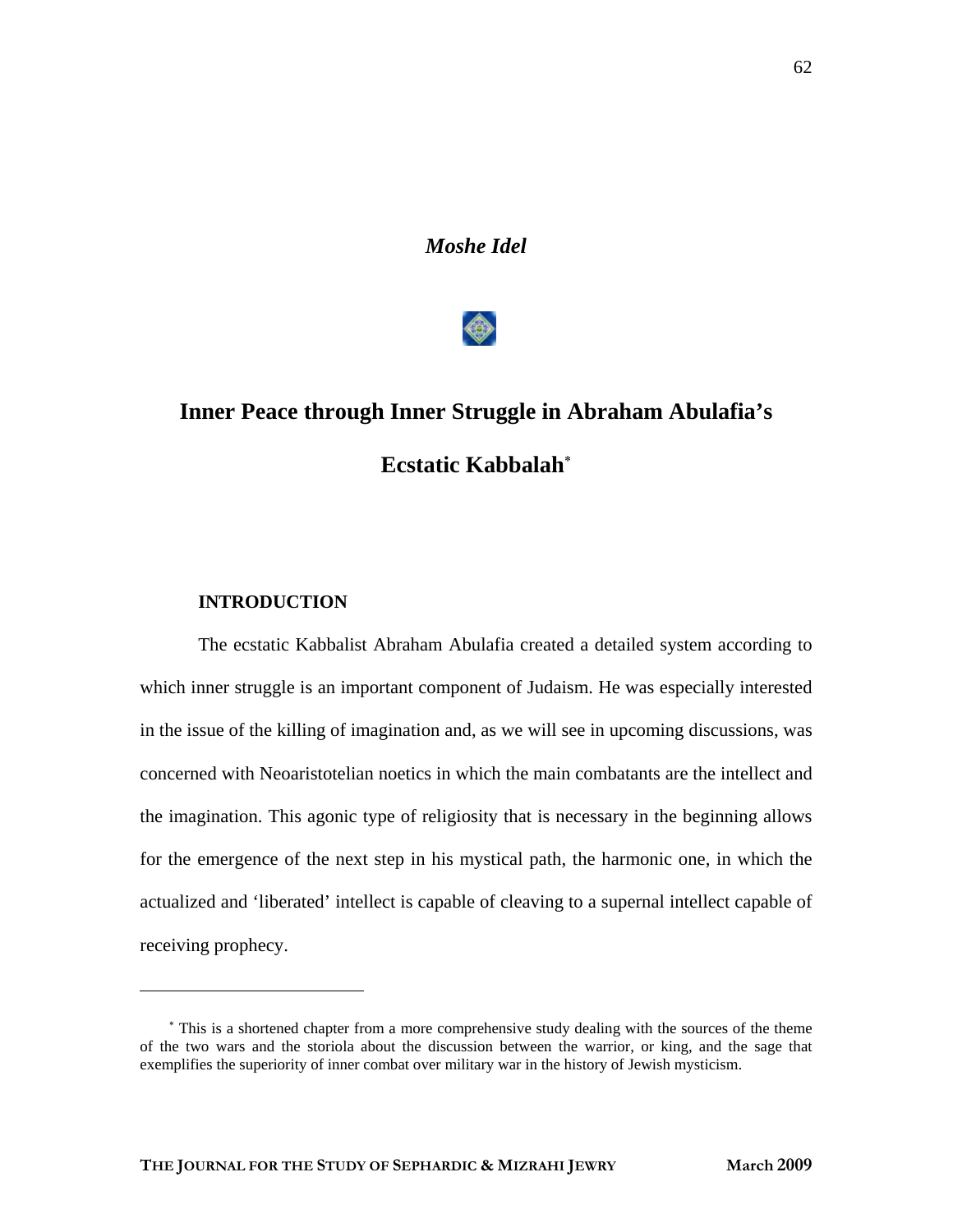In the ensuing discussions, I will emphasize the experiential dimensions related to the ideas outlined above. However, it should be remembered that the dichotomy between the two inclinations and the two spiritual faculties were regarded by Abulafia as constituting a hermeneutical grid which allows the understanding of many biblical passages. In this aspect Abulafia illustrates what eventually develops in the  $18<sup>th</sup>$  century Polish Hasidism: it is not only the Bible that aids in the understanding of religious life, but also vice-versa. Thus, only someone whose spiritual life is intense may come to the conclusion that the Bible is speaking eminently about psychological processes.

#### **WAR IN EARLY JUDAISM**

The Hebrew Bible is a document replete with descriptions of wars. Forefathers, priests, prophets and kings were not only spiritual and political leaders but also, at least occasionally, warriors. Physical power was sometimes seen as sufficiently dignified that lengthy descriptions were dedicated to it in the Bible, as in the story of Samson found in the Book of Judges. Precise rules relating to the manner in which wars should be waged have become part of the biblical commandments as obligatory religious forms of behavior. The importance of regulations concerning wars is still evident in the first major body of post-biblical Hebrew literature: the Qumran literature. However, with the destruction of the Second Temple, wars have become more a matter of sacred history rather than a contemporary reality. Rabbinic literature, whose first major steps coincided with the tragic defeat of the Jews by the Roman armies and the few subsequent abortive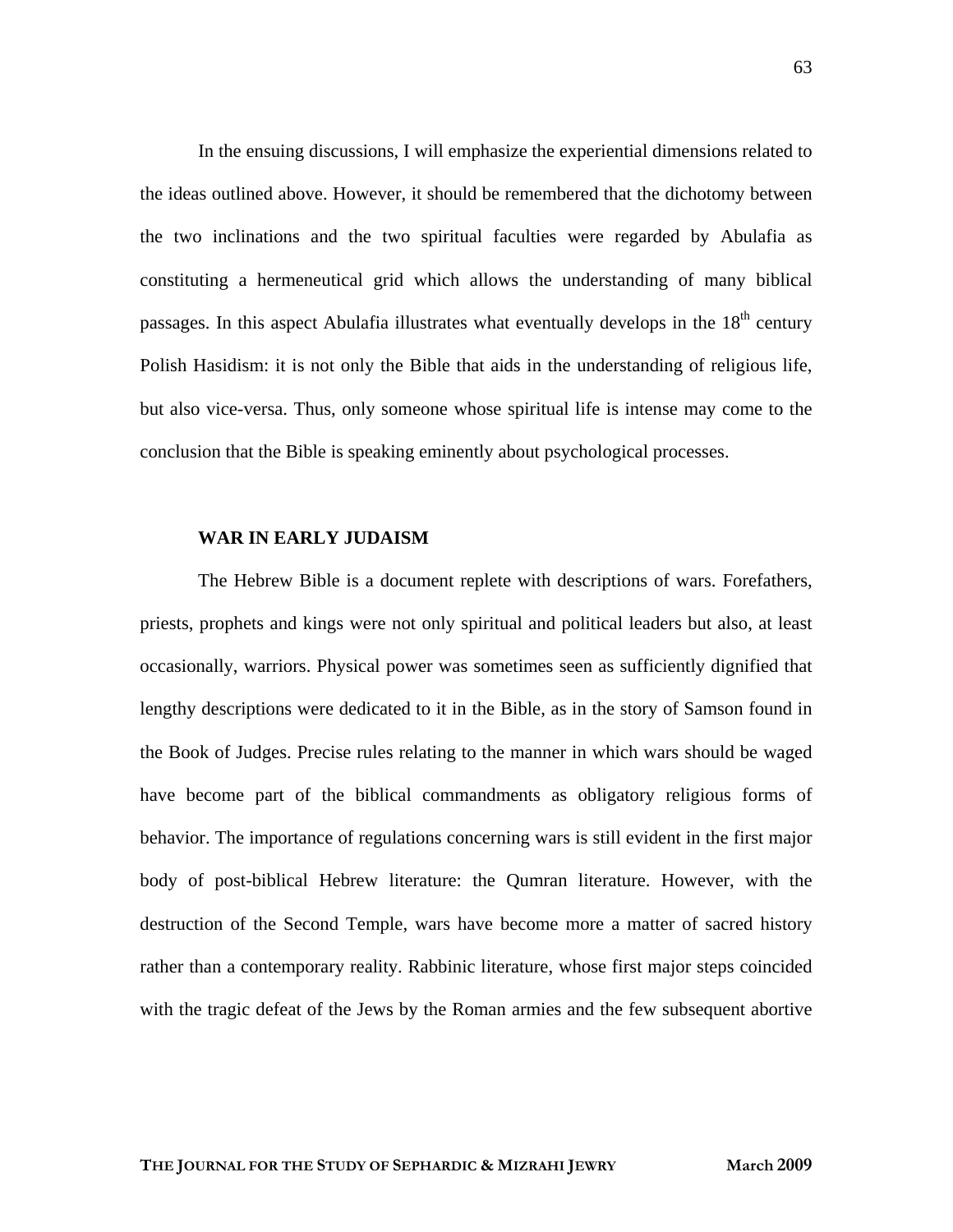revolts, projects wars in the apocalyptic future, when the ultimate warrior, the Messiah, will come and restore Jewish kingship.

However, as wars became theoretical as a religious matter, Rabbinic literature could not ignore the relative importance of this issue in its canonical writings. At least one of the wars mentioned in the Bible, such as that against the evil nation of Amalek, was conceived of as an obligation for all generations of Jews. Moreover, given the exegetical propensity of rabbinic and other forms of Jewish literature, the need to elucidate the Biblical treatments of this topic became essential. In fact, in some cases within rabbinic literature, and even more in apocalyptic writings since the late seventh century, wars played an important role in the era preceding the coming of the Messiah. Indeed, the Messiah was conceived of as a warrior whose military performances are unparalleled. For the vast majority of Jews, these future wars were part and parcel of their religious framework, just like the ancient wars recorded in the Bible.

However, the new and quite variegated circumstances into which Rabbinic and other forms of Judaism were propelled by historical developments did not encourage any development of theories regarding political military issues. Their present was shaped not by wars in which Jews played an active role, but by hostile warriors. Reluctance toward the potential religious importance of contemporary wars became more and more visible in Rabbinic Judaism. This reluctance was undoubtedly due to the hardships and war atrocities from which Jews suffered (as did part of the general population) as well as the special brutality with which Jews were sometimes treated in times of war. The ideal of peace moved more and more to the center of many discussions. To illustrate this shift, let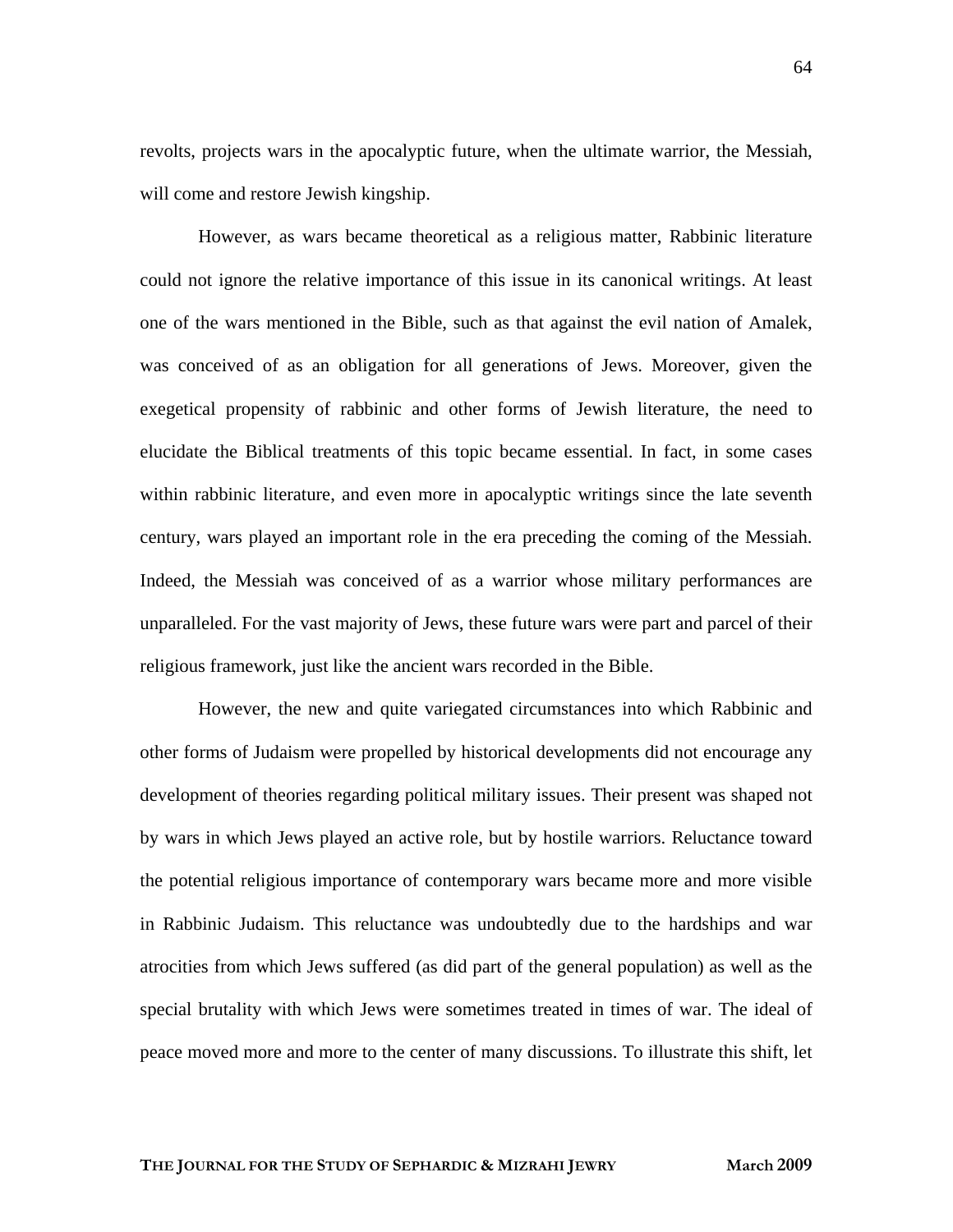me point out that while in the Hebrew Bible God is called by the name a "Man of War,"<sup>1</sup> Rabbinicliterature invented a new name for God: *Shalom*, peace.<sup>2</sup> Israel, Jerusalem, and theMessiah, $3$  central concepts and values in Judaism, have also been designated by this name. [4](#page-3-3)

Furthermore, the weakening of the importance of military war also found its expression in cases where the Biblical wars have been treated in post-biblical Jewish literature.<sup>[5](#page-3-4)</sup> This is already evident in the Rabbinic understanding of war as dealing with the evil inclination, but even more so in medieval and pre-modern Jewish approaches. However, before turning to the Middle Ages, it should be noted that a process parallel to the Rabbinic one, in which the external wars become irrelevant for spiritual combat that takes place in remote areas, is also evident in early Christian asceticism. These Christian sources emphasized the importance of both battles: that against Satan as an external force and that against inner thoughts and impulses, which I will refer to as inclinations.<sup>6</sup>

<span id="page-3-0"></span> $\frac{1}{1}$  Exodus 15:3. For a comprehensive recent monograph on war in the Bible see Susan Niditch, *War in the Hebrew Bible: A Study in the Ethics of Violence*, (Oxford: Oxford University Press, 1993). For the different ways of interpreting this verse in various forms of Jewish literature in general and in Jewish mysticism in particular see Moshe Idel, *Language, Torah, and Hermeneutics in Abraham Abulafia* tr. Menachem Kallus, (Albany: SUNY Press, 1989), 88-109 and the pertinent footnotes.

<span id="page-3-1"></span><sup>2</sup> See *Derekh 'Eretz Zuta'*, Pereq ha-Shalom, ch. XI, 12, 14: and the view of Rashi in his commentary on *BT, Makkot*, fol. 23b. See also Shraga Abramson, *Mi-Pi Ba`alei Lashon* (Hebrew) (Jerusalem: Mossad ha-Rav Kook, 1988), 191.

<span id="page-3-2"></span> $3$  This is part of another, less important vision of this warrior-figure in Rabbinic Judaism.

<span id="page-3-3"></span><sup>4</sup> See *Derekh 'Eretz Zuta*, ibidem.

<span id="page-3-4"></span><sup>5</sup> See Aviezer Ravitzky, "Peace: Historical versus Utopian Models in Jewish Thought," in *History and Faith: Studies in Jewish Philosophy*, (Amsterdam: J.C. Gieben, 1996), 22-45.

<span id="page-3-5"></span><sup>6</sup> See Ignace Brianchaninov, *Introduction a la tradition ascetique de l'Eglise d'Orient*, trans. Hieromoine Symeon, (Sisteron: Editions Presence, 1978), 38, 76, 140, 251.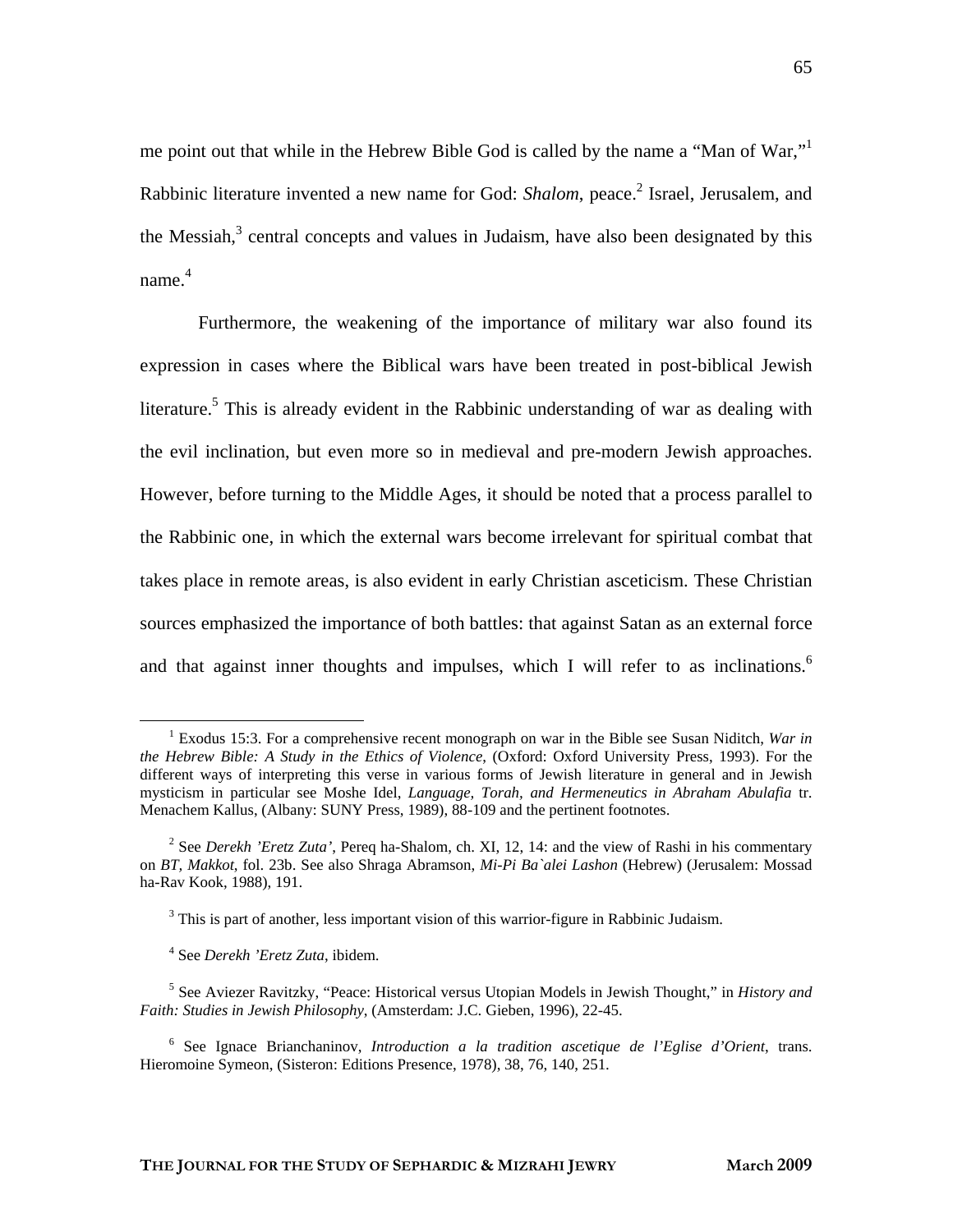Though recommendations for restraint and praise for the fight against sins, vices or temptations are ubiquitous in many religions even for lay audiences, in the vast corpora of mystical literatures this issue moves much more to the center and becomes integrated into many mystical systems. Some developments found in Islam, especially in Sufism, are extremely important in relation to the war with inclinations in Jewish mysticism - an important issue whose main expressions and earlier sources will be dealt with elsewhere.<sup>7</sup>

#### **WAR IN ECSTATIC KABBALAH:**

In the last quarter of the  $13<sup>th</sup>$  century a new school of Kabbalah emerged, especially in the vast literature of R. Abraham ben Samuel Abulafia [1240-c.1291]. His numerous and sometimes voluminous writings revolved around the importance of spiritual processes envisioned as induced by different types of mystical techniques, which he described in detail in four of his extant books.<sup>[8](#page-4-1)</sup> On the one hand, he follows Maimonides when he defines the nature of these inner processes. On the other hand, he adopts devices stemming mainly from the esoteric literature of Hasidei Ashkenaz, in order to articulate major components of his techniques. Abulafia conceived of internal, intellectual growth as the most important development in human life, and this process may culminate in an attainment imagined as prophecy and Messiahood. For him, the

 $\frac{1}{7}$  $\frac{7}{1}$  See the asterisk fn. above.

<span id="page-4-1"></span><span id="page-4-0"></span><sup>8</sup> See Moshe Idel, *The Mystical Experience in Abraham Abulafia*, trans. J. Chipman, (Albany: SUNY Press, 1987), 13-52.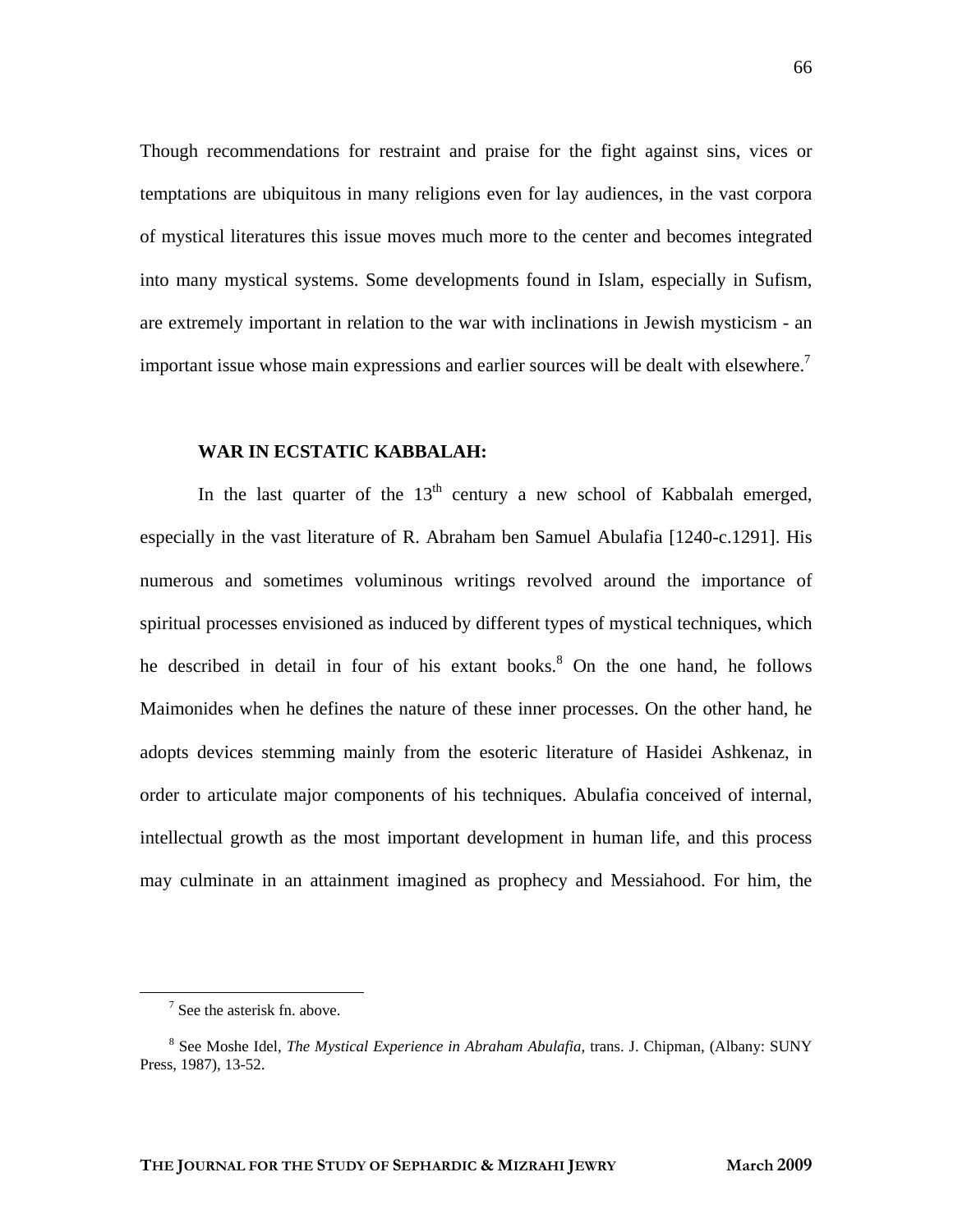whole intention of the Bible was to point to this spiritual path.<sup>[9](#page-5-0)</sup> In order to reach the maximum spiritual achievement, one must subordinate the body and the lower internal senses to the intellect. Sometimes, this subordination is conceived of as images of war.

The problem that I shall attempt to deal with below is the relationship between three distinct paths or approaches to warship found in Abulafia's writings. One is the Rabbinic understanding of performing the commandments; the other is the war of the inclinations; and the last is Abulafia's mystical techniques. Although the relationship between these distinct paths, which are sometimes described independently, will be discussed, the main issue to be emphasized in this study is the status of "the war of the inclinations."

Abulafia resorts to images conveying the inner war in many places throughout his works, many more than any other Kabbalist I am acquainted with. He even composed an apocalypse based on this image. Given the significant volume of his writings, it is easier to extract from them a theory of spiritual combat that constitutes a basically Aristotelian interpretation of both the two-war theme, namely the view that there is both an inner and an outer war, and the significance of the war of the inclinations.

#### **PARTICULAR SPIRITUAL EXEGESIS OF WAR:**

What distinguishes Abulafia's thought from early discussions and most of the later discussions in Jewish spirituality is that in his case we may see an example of what I

<span id="page-5-0"></span> $\frac{1}{9}$  Moshe Idel, "Abulafia's Secrets of the Guide: A Linguistic Turn," in *Perspectives on Jewish Thought and Mysticism*, *Dedicated to the Memory and Academic Legacy of its Founder Alexander Altmann*, eds. A. Ivry, E. Wolfson, A. Arkush, (Amsterdam: Harwood Academic Publishers, 1998), 289-329.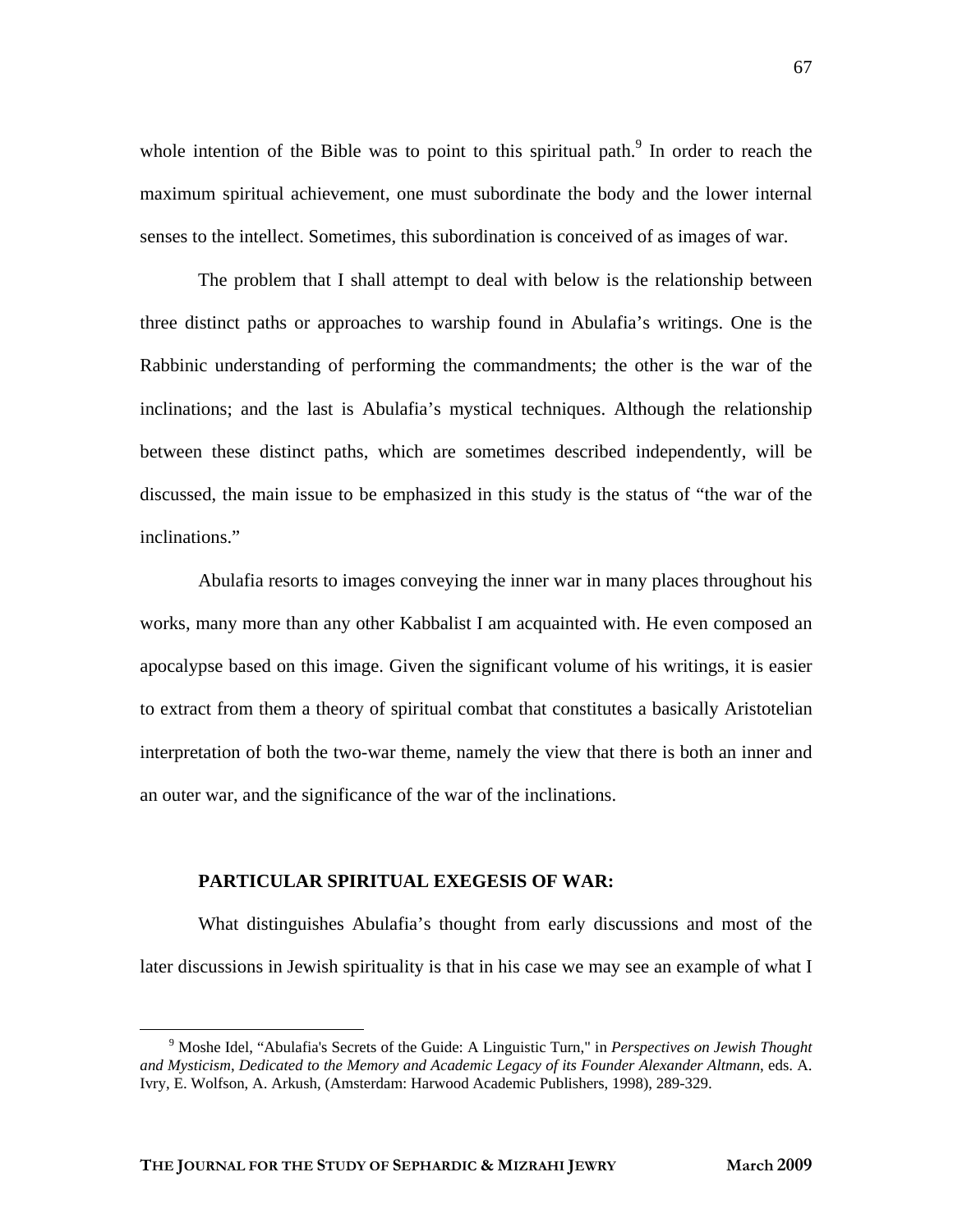call particular spiritual exegesis. It is not only an exegetical exercise nor just a general description or a theoretical recommendation – it is also an inner event that is personally related to the writer. For example, an interesting passage is found in his apocalypse *Sefer ha-'Ot*, one of his prophetic books in which he describes his own messiahood, in which he writes:

The war was hard within the heart, between blood and ink - and the blood is from the spirit - and the ink from dust, and the ink was victorious over blood - and the Sabbath overcome all the days of the week.<sup>[10](#page-6-0)</sup>

The war mentioned here is a sort of *psychomachia* between the spiritual element in man, allegorized by blood, and the intellectual one, allegorized by ink. The battle between the two inner powers represented by blood and ink is one of the major topics of Abulafia's mystical path.<sup>11</sup> Sabbath, therefore, corresponds allegorically to the intellectual faculty in man that prevails over the spiritual one, which is conceived as being lower. However, the juxtaposition between the ink-dust-Sabbath string of concepts on the one hand, and blood-spirit-'days of the week' string on the other, is a metaphorical expression for what is conceived as the real struggle: that between the faculties of intellect and those of imagination. These two powers are the real spiritual factors, which

<span id="page-6-0"></span> <sup>10</sup> *Sefer ha-'Ot*., in A. Jellinek, ed., "`*Sefer Ha-Ot'*. Apokalypse des Pseudo-Propheten und Pseudo-Messias Abraham Abulafia," in *Jubelschrift zum siebzigsten Geburtstage des Prof. Dr. H. Graetz,* (Breslau, 1887), 81. See also Idel, *The Mystical Experience*, ibidem, 97.

<span id="page-6-1"></span><sup>11</sup> See Moshe Idel, *Absorbing Perfections*, *Kabbalah and Interpretation* (New Haven: Yale University Press, 2002), 438-444 and also Elliot R. Wolfson, *Abraham Abulafia: Hermeneutics, Theosophy, and Theurgy* (Los Angeles: Cherub Press, 2000), 139, 150, 209.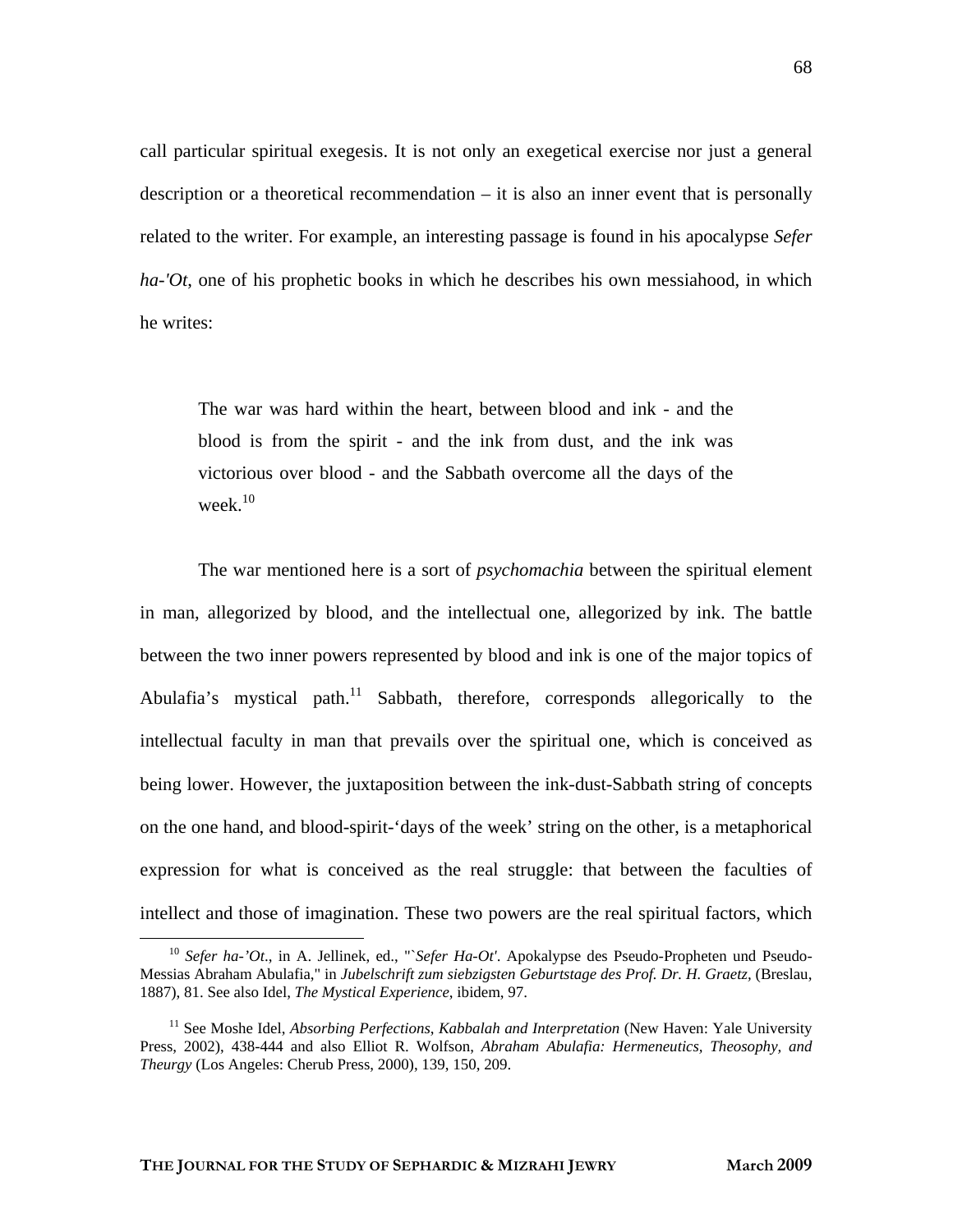are referred to metaphorically by other, more traditional terms. In other words, the opposition of intellect/imagination, which is clearly of Aristotelian origins, organizes the meaning of many traditional Jewish terms in the oeuvres of both Maimonides and Abulafia. This dichotomy constitutes the exegetical grid for Abulafia's understanding of the highest religious processes.

It should be pointed out that much of the final part of *Sefer ha-'Ot* portrays in some detail a war between different kings, which has in its plain sense a messianic apocalyptic significance. However, this apocalyptic war is interpreted by the Kabbalist as dealing with the inner war that takes place within the psyche of man. Thus, we may speak about a double war, which is quintessential for the understanding of his writings: the apocalyptic-external war, and the spiritual, inner one. The first draws upon earlier sources describing the wars of the Messiah that the Kabbalist, following the Jewish apocalyptic traditions, created in his imagination. Although Abulafia creates his own apocalyptic scenario, he also interprets it in psychological-philosophical terms:

What is their end, because he is one of your nations.<sup>12</sup> And I have ascended to the mountain of judgment and come close to the elder man. And I fell on my face towards the earth before his legs. And he placed his two hands upon me and he made me stand up upon my legs before him and [then] said to me: 'My son, blessed is your coming,

<span id="page-7-0"></span> $12$  I assume that there is a hint to the name Israel that is one of the designations of the Agent Intellect in Abulafia's writings. See Idel*, Language, Torah, and Hermeneutics*, ibidem., 36, 38, 40, 110, 120.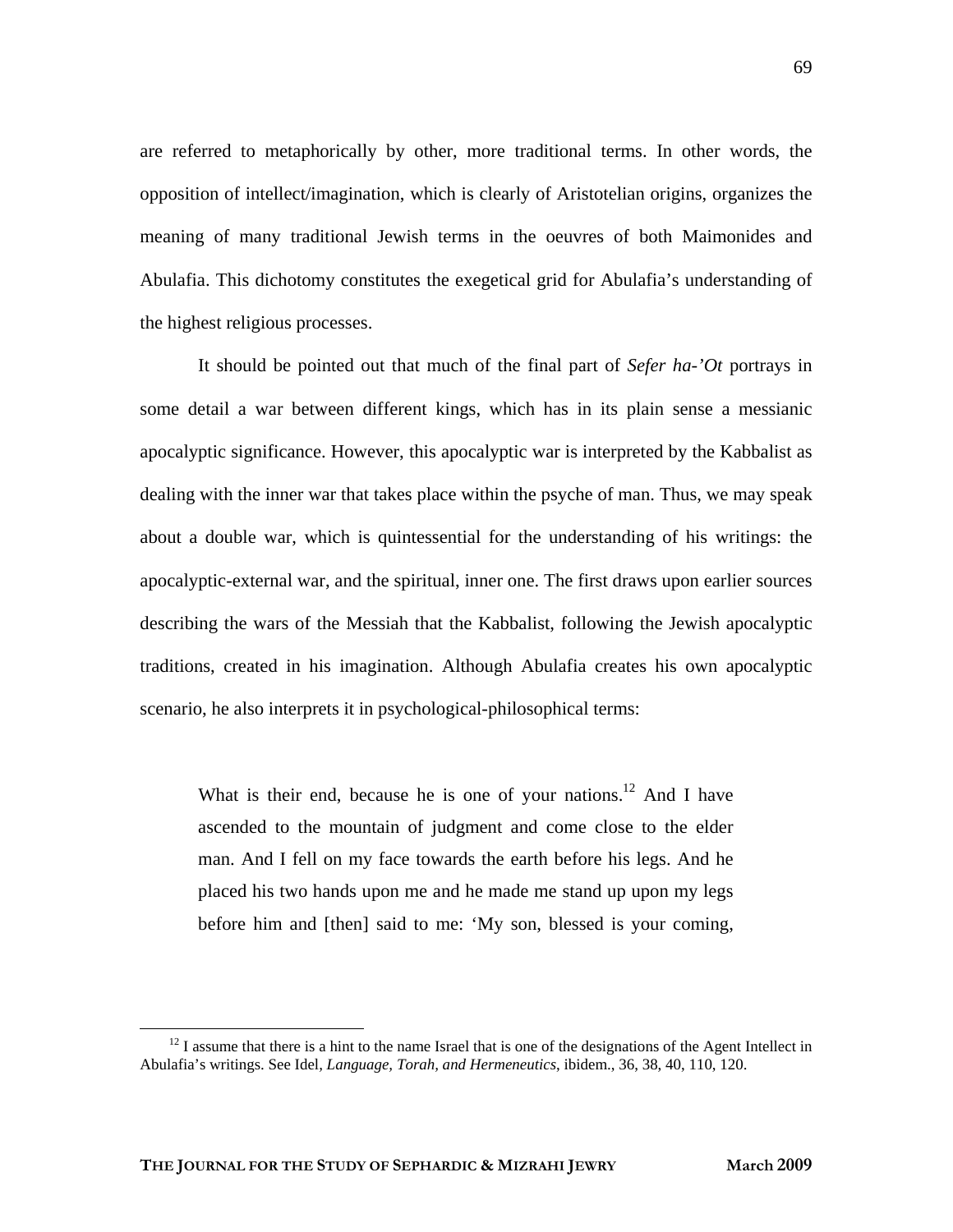peace, peace<sup>13</sup> unto you and on all who love you, because you have been saved<sup>14</sup> from the war, and you succeeded in all My wars'.<sup>[15](#page-8-2)</sup>

For Abulafia, the two wars are different from the distinctions in the two-war *storiola*, found in several medieval sources dealing with the Grand and the Small wars, including R. Bahya ibn Paqudah's *Hovot ha-Levavot*<sup>16</sup>, where the emphasis is upon the difference between the military and the spiritual combat<sup>17</sup>. One of the two wars is a matter of imagination, a faculty in which the apocalyptic drama is represented by various kings who struggle with each other. The other war is the allegorical meaning of this vision, which is hinted at by Abulafia. However, it is important to point out the personal aspects of those visions. They are related to the author of the apocalypse - Abraham Abulafia.

Moreover, since Abulafia believed that he is the Messiah, or at least a messianic figure who plays a role in his apocalyptic vision,  $18$  he is likely to be the fifth king that is identified with the Messiah. This affinity is pointed out by a linguistic strategy: the term in Hebrew for "the fifth" consists of the same consonants as "My Messiah." Indubitably,

<sup>&</sup>lt;sup>13</sup> *Shalom, Shalom.* For the sequel war-peace see more in the last section below.

<span id="page-8-2"></span><span id="page-8-1"></span><span id="page-8-0"></span><sup>14</sup> *Nitzalta*. This is a pun on *nitzahta*, "you succeeded," which appears later on in the text.

<sup>15</sup> *Sefer ha-'Ot*, 84. About this passage see also Moshe Idel, *Messianic Mystics*, (New Haven: Yale University Press, 2000), 89-90; idem, *The Mystical Experience*, 118.

<span id="page-8-3"></span><sup>16</sup> V:5; *The Book of the Direction of the Duties of the Heart*, trans. Menahem Mansoor (London: Routledge & Kegan Paul, 1973), 276-277; R. Yehudah ibn Tibbon's Hebrew translation, *Hovot ha-Levavot*, (Tel Aviv: Mahbarot le-Sifrut, ND), 357.

 $17$  This issue will be dealt with in detail elsewhere.

<span id="page-8-5"></span><span id="page-8-4"></span><sup>18</sup> See Idel, *Messianic Mystics*, 58-100.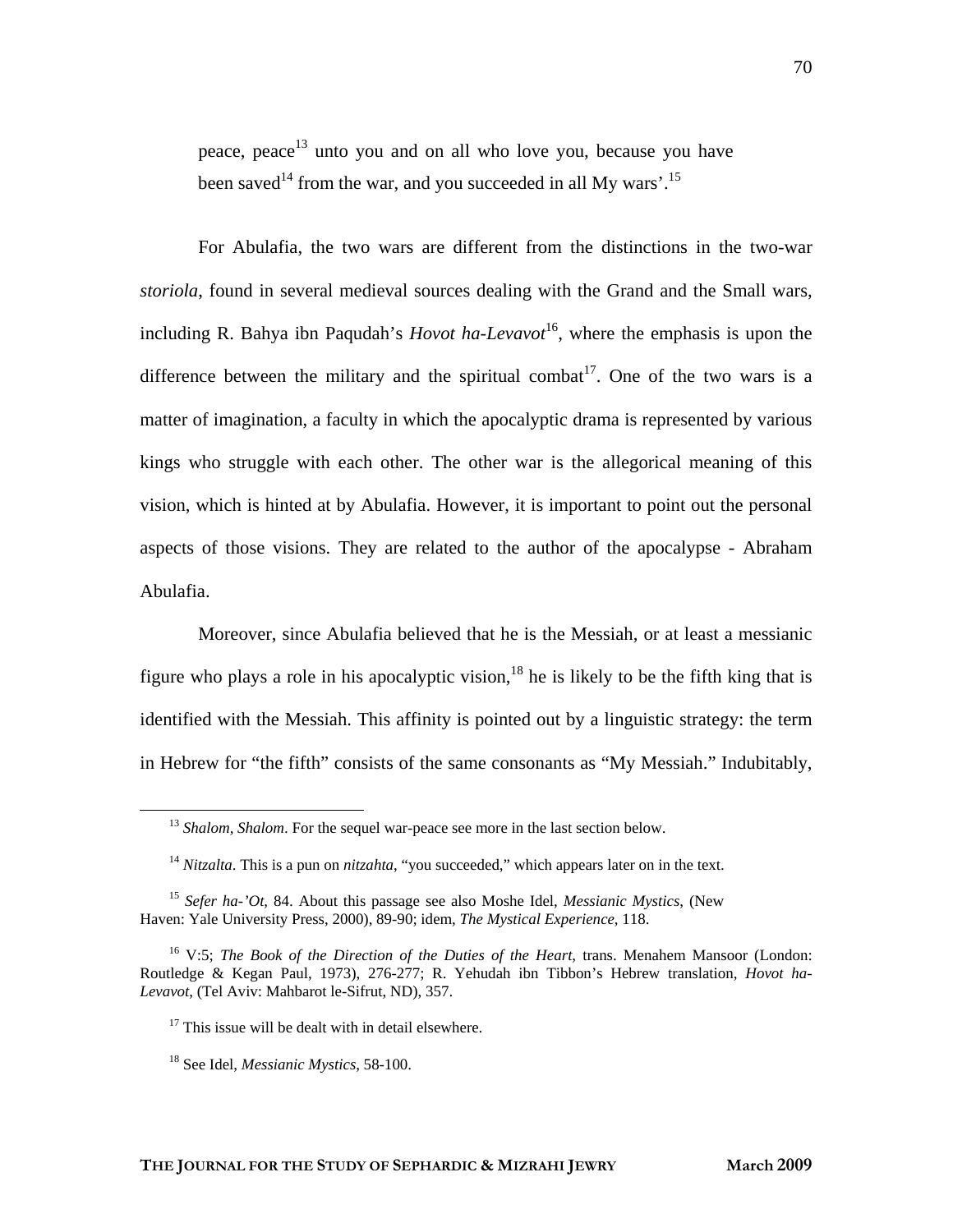this is an interesting example of particular spiritual exegesis. The assumption of new, basically theophoric names for himself is part of Abulafia's understanding that he and his students advance on this mystical path and their new mystical achievement demands a new name.<sup>19</sup> The messianic context is clear. Resorting to the historical-eschatological scheme found in Daniel, which presupposes four kingdoms, Abulafia sees the wars between them as the precondition for the emergence of the fifth king, a pun on *Hamiyshiy*-*Meshiyhiy*, which is none other than Abulafia himself.

Nevertheless, this external plot should be understood on two levels: the imaginary-dramatic one, dealing with wars between Christian, Muslim, Mongol kings and the Messiah; and the intellectual-spiritual one, dealing with the development of the intellect, after a war with the other inner powers (presumably the humors). However, unlike the other prophetic books which have been lost but whose commentaries authored by Abulafia have been preserved, *Sefer ha-'Ot* is a prophetic treatise whose original text has been preserved without a commentary, as if to say that a spiritual commentary should be extrapolated by the intelligent reader. In other words, the hermeneutical grid constituted by intellect and imagination is not mentioned explicitly in the text of *Sefer ha- 'Ot* even though it organizes its discourse. Indeed, as we learn from another important discussion in one of Abulafia's prophetic books, the term Messiah functions on both the historical and the intellectual level. $^{20}$ 

<span id="page-9-0"></span> <sup>19</sup> See idem, *The Mystical Experience*, 200-201.

<span id="page-9-1"></span><sup>20</sup> See idem, *The Messianic Mystics*, 65-70.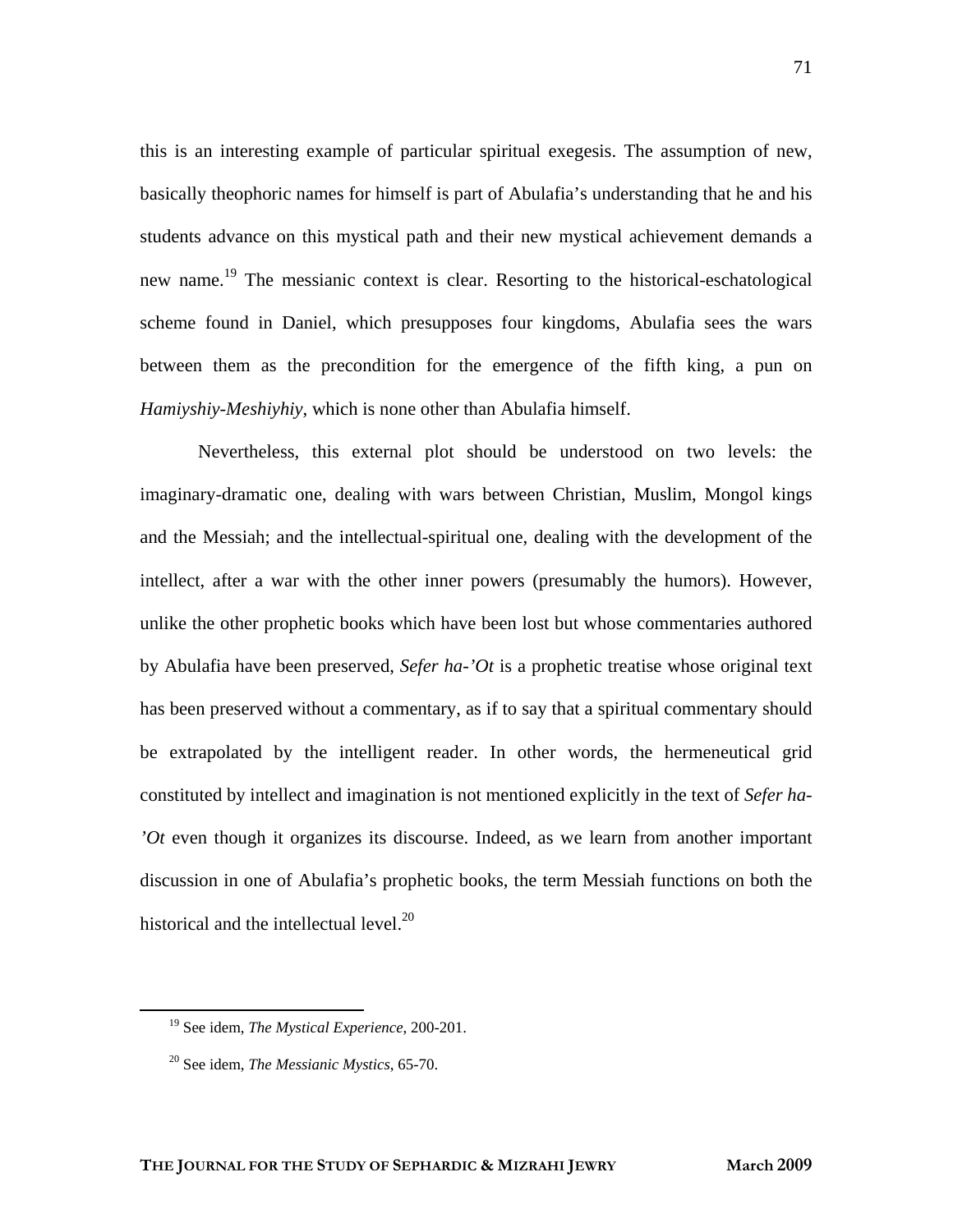## **JUDAISM AS A TEACHING OF THE WAR WITH EVIL INCLINATION IN ECSTATIC KABBALAH:**

On one level, Abulafia was interested in keeping the traditional Jewish theory of the conflict between inclinations as valid in its plain sense. On another level of meaning, namely the allegorical-philosophical plane, it stands for a struggle that should be conceptualized by resorting to philosophical concepts as the spiritual, hidden meaning of those Jewish terms. So, for example, we find an important passage dealing with our topic which does not refer even once to a philosophical term:

But someone whose God is within him in order to help him in his war and his good inclination prevails over the evil inclination so that it binds it in strong cables lest he will escape from its control any time and no hindrance will be found from its side against the behavior in general or in any of its parts. He will exercise his rule over things as he needs and according to his true benefits. It is not necessary for him to levy the war against it all the time since the strong war has been already accomplished at its outmost, and the power, which stands against its master, is weakened. Then the good inclination rides over the evil inclination as someone who rides over a big camel<sup>21</sup> and rules over it always as he desires and as he wants. …And the man that has been described has already clothed himself with royal garments<sup>22</sup> and

<span id="page-10-0"></span> <sup>21</sup> There is an appropriation here of Maimonides's understanding of the passage from *Pirqei de-Rabbi 'Eliezer*, ch. 13, in the *Guide of the Perplexed* 2:20.

<span id="page-10-1"></span> $^{22}$  Abulafia resorts to the ancient Rabbinic theory of three crowns: of kingship, of priesthood and of Torah. See *'Avot de-Rabbi Nathan* ch. 41. Abulafia allegorizes the three functions: that of the king, of the priest and of the rabbi, and attributes their combined status to someone who adopts his Kabbalah. For other interesting allegorizations of the concept of the great priest see Idel*, Messianic Mystics*, 94-97 and idem,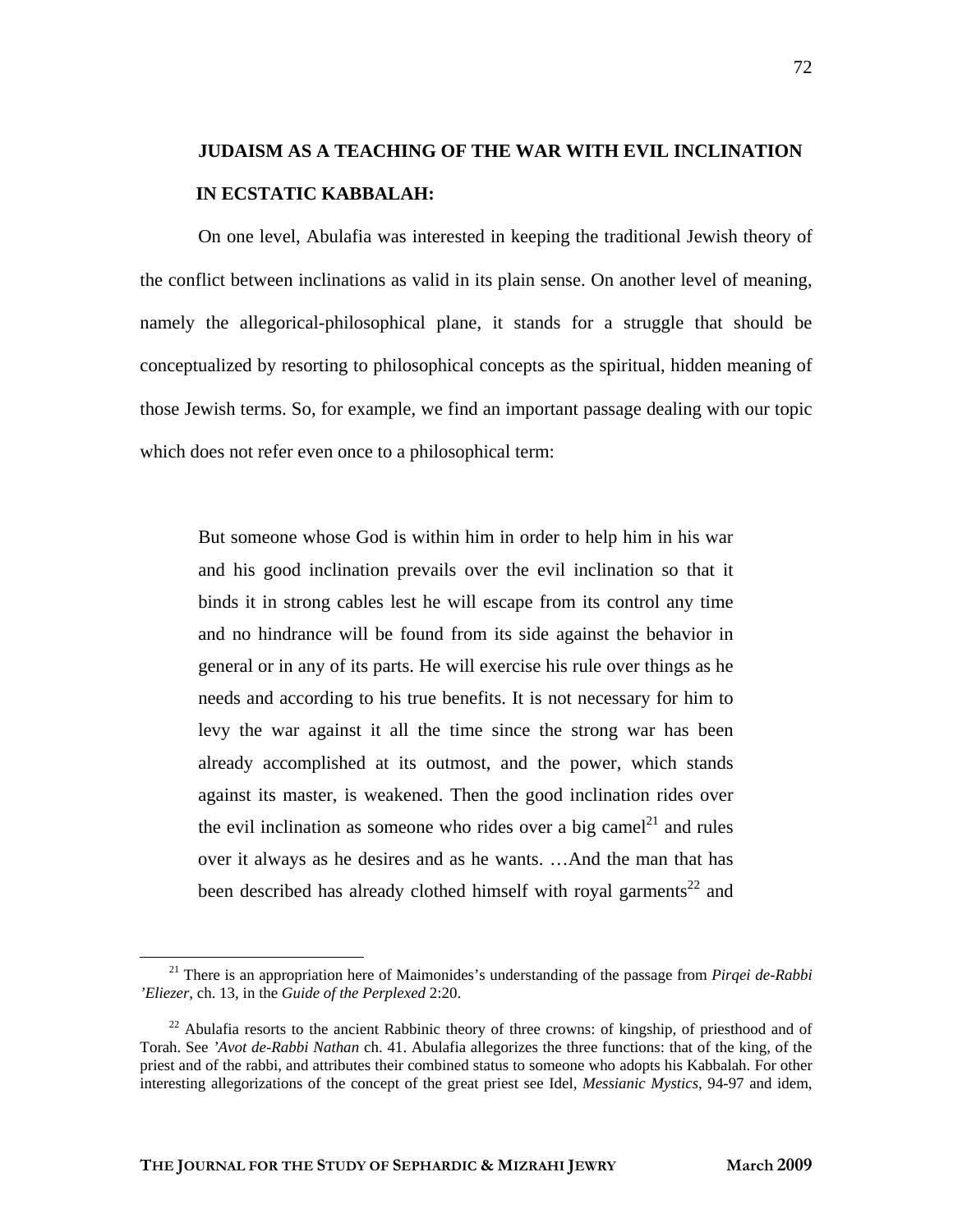serves as a great priest worshiping his Creator in awe, and he is united with Him out of love. And he receives the crown of the Torah on his head forever. This is because of the great victory that he gained over the 'great king' while he himself is a miserable and wise child.<sup>23</sup> About him and other like him it is said that 'The angel of the Lord are dwelling around those who fear Him and He will rescue them.'[24](#page-11-1) And every man whose good inclination prevailed over his evil inclination is known by us that he overcome himself and the entire world is in a positive position.<sup>25</sup>…And you, the sons of the Living God<sup>26</sup>, look and see whether we had added or extracted anything, to [all we said] is written in the Torah and Prophets and Hagiography and their commentaries and in the six tracts of the *Mishnah* and their commentaries. Whatever is written in all those books does not deal but with the guidance of the above-mentioned behavior. They [teach] how to subdue the evil inclination under the good one, and all the intention of those [books] is one and single right directive, may God be prayed, just as we have said above. However, we have inquired in truth what is the better way to come close to the victory in this strong war. But what is written in the plain sense<sup>27</sup> of the [sacred] writings alone [does not

 "*Hitbodedut:* On Solitude in Jewish Mysticism," in *Einseimkeit: Archaeologie der literarischen Kommunikation VI*, eds. Aleida Assmann, Jan Assmann, (Munich: Fink, 2000), 195.

 $^{23}$  Ecclesiastes 4:13. This verse is used in Rabbinic discussions referring to the evil inclination.

<span id="page-11-0"></span> $24$  Psalms 34:8.

<span id="page-11-2"></span><span id="page-11-1"></span> $25$  This is not a literary translation.

<span id="page-11-3"></span><sup>26</sup> This book has been dedicated to four students whom he taught the *Guide of the Perplexed* in Capua in 1279/1280.

<span id="page-11-4"></span>27 On the issue of the plain sense in Abulafia's thought see Idel, *Language, Torah, and Hermeneutics*, 83-87.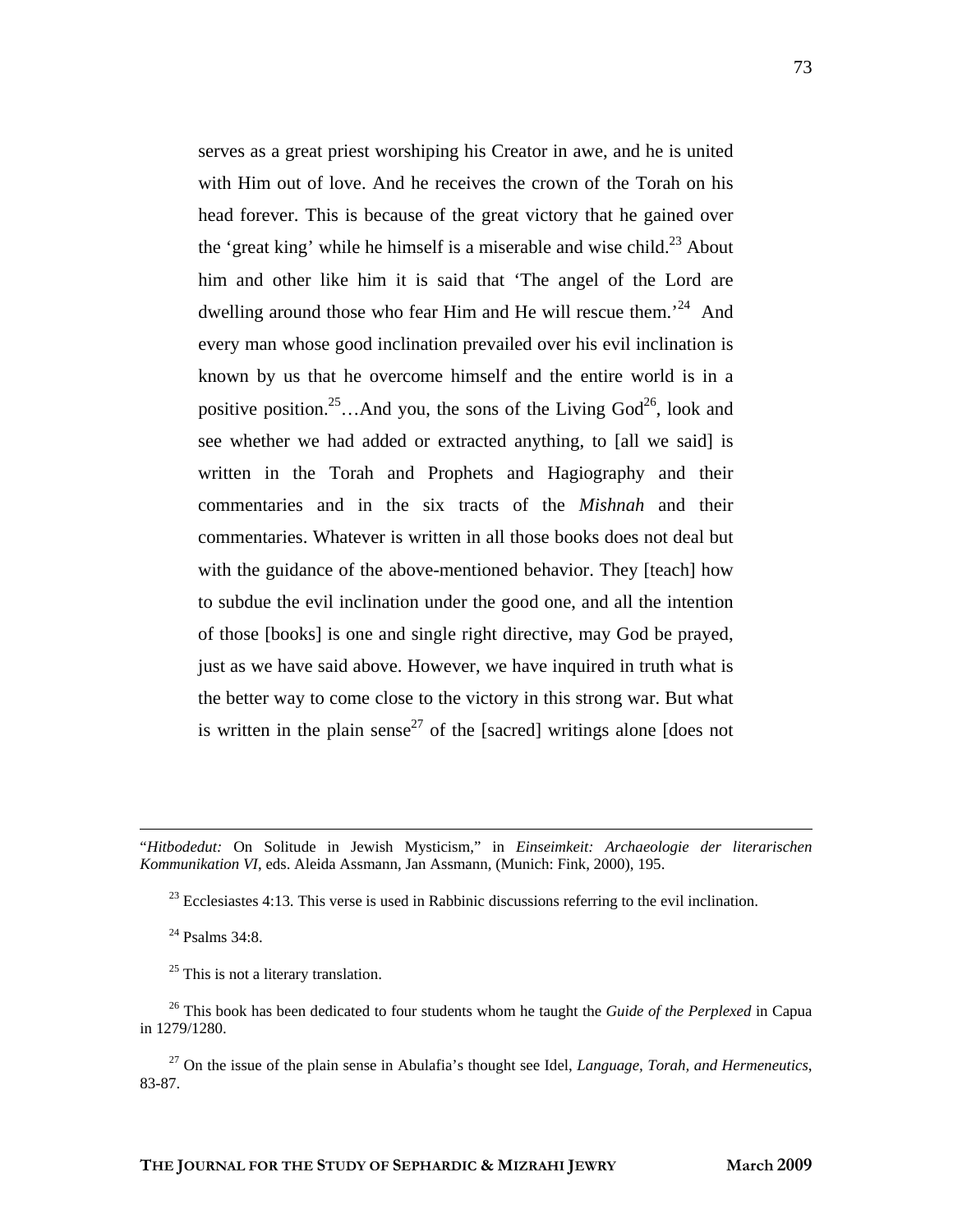suffice], because of our fear that we shall not be capable to stand against the warrior.  $28$ 

This seminal passage stems from one of Abulafia's three commentaries on the thirty-six secrets that he surmised are found in *Guide of the Perplexed*. Not all the formulations in this passage are transparent; nevertheless, we may perceive the elitist overtone and the fear that plain sense is not sufficient for someone who strives for a 'surer' type of religious experience. Although Abulafia expressly assumes that he has a better alternative, he nevertheless is capable of formulating his views without resorting to philosophical concepts. However, it is obvious from the above passage that the traditional discussions indeed deal with spiritual combat as a major topic but are not totally sufficient; Abulafia therefore attempts to ensure the victory in the inner war by his own inquiry.

Of utmost importance for our topic here is the Kabbalist's stand that the inner war is found at the very core of the Sacred Scriptures and that his own literary activity is intended to strengthen this spiritual concern. Moreover, as he pointed out expressly, he attempts to complement the traditional way of life in order to improve the manner of struggling with the evil inclination. Abulafia's technique was imagined to do so, as we have seen at the beginning of this section. However, although Abulafia is correct to a certain extent about the importance of the inner war in some Rabbinic sources, this is hardly the general picture of the biblical material, and even not an overall proper

<span id="page-12-0"></span> <sup>28</sup> *Sitrei Torah*, Ms. Paris BN 774, fols. 172b-173a. See also a similar stand in *'Otzar `Eden Ganuz*, 168.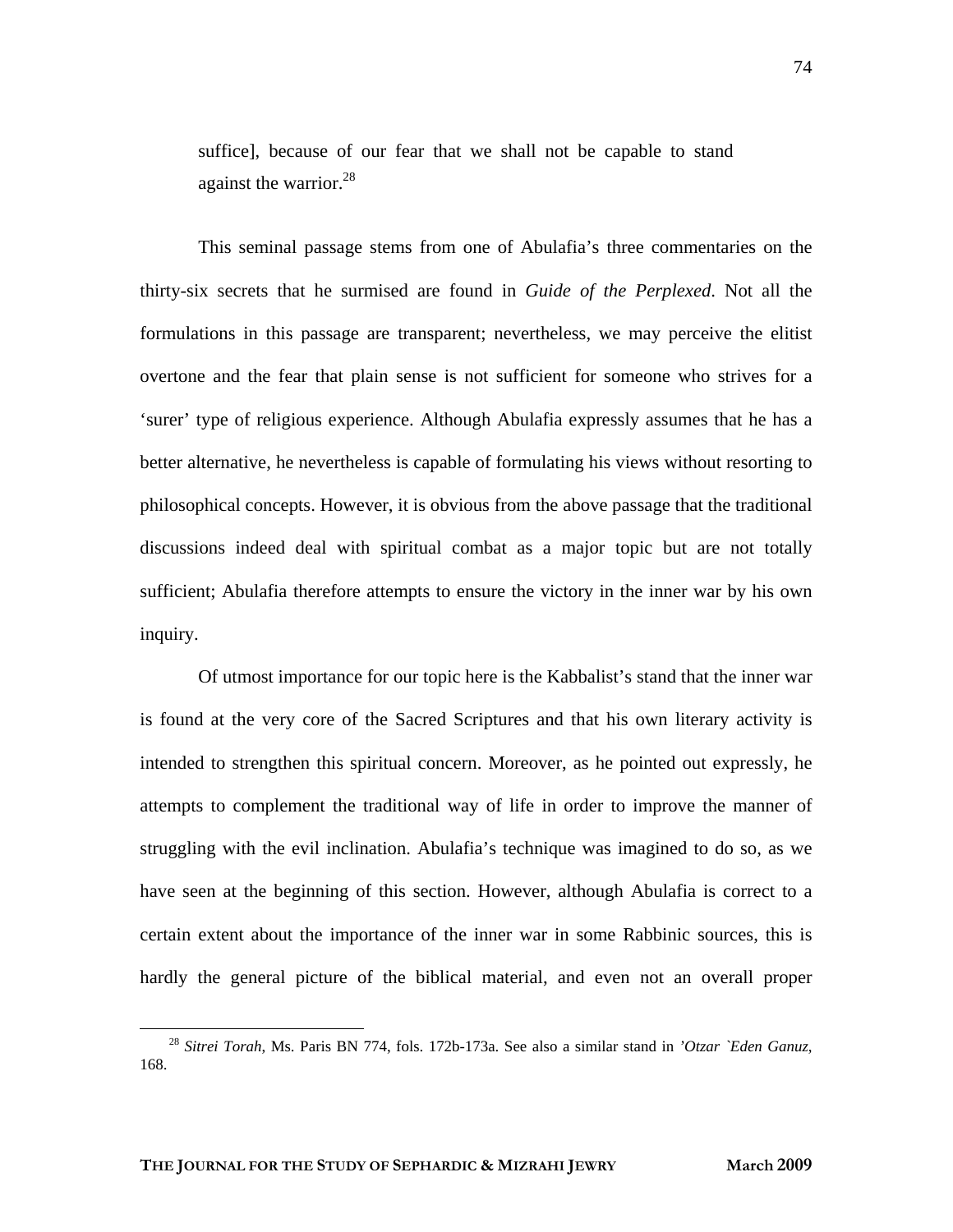description of the majority of Rabbinic sources.<sup>29</sup> The main structure of Rabbinic Judaism is based upon the firm belief in the efficacy of the rituals for achieving a religiously perfect way of life and the demand to implement them *de facto*. According to the above passage, however, Abulafia conceives inner combat to be the ultimate path for achieving the three most important 'crowns' and sees his own path as an even better way of attaining the same goals as the Rabbinic path.

I have proposed to see a nomian approach in the Rabbinic emphasis on the importance of the performance of the commandments and in its later reverberations.<sup>30</sup> The Rabbinic discussions of the details in the biblical commandments, their own innovations in matters of rituals, and the interpretations and elaborations of those discussions found in the vast medieval literatures – the Halakhic and most of the philosophical and Kabbalistic ones – are part of this nomian approach. I propose to see in the nomian approach a more harmonistic attitude to religion, one in which the agonic approach plays only a secondary role.

 Abulafia's passage, dealt with above, is the more general of his writings as a whole and represents an anomian approach. What he presents to his readers as an

<span id="page-13-0"></span> <sup>29</sup> On the war with the *Yetzer* in Rabbinic literature see G.H. Cohen Stuart, *The Struggle in Man Between Good and Evil, An Inquiry into the origin of the Rabbinic concept of Yeser Hara*`, (Kampen: J.J. Kok, 1984); Daniel Boyarin, *Carnal Israel*, *Reading Sex in Talmudic Culture* (Berkeley: University of California Press, 1993), 62-68, 74-75. I am not acquainted with a conceptualization of Judaism as proposing its entire ritualistic system as an antidote *tavlin*, to the evil inclination. Such a statement is known in the context of the Torah alone. See, e.g., *Sifri* `Eqev, par. 9. As to the rituals, it is only insofar as the permission to take as spouse the beautiful woman that is a prisoner taken during a voluntary war that the formulation that the Torah allowed this type of marriage in order to counteract the evil inclination is found. I shall elaborate on this topic more in my monograph mentioned in the asterisk fn. above. However, to my best knowledge, Abulafia never resorted to those Rabbinic discussions as proof texts for his more comprehensive view.

<span id="page-13-1"></span><sup>30</sup> See Idel, *Kabbalah: New Perspectives*, 74-75; idem, *Sha`arei Tzedeq*, 113-117, 144-163.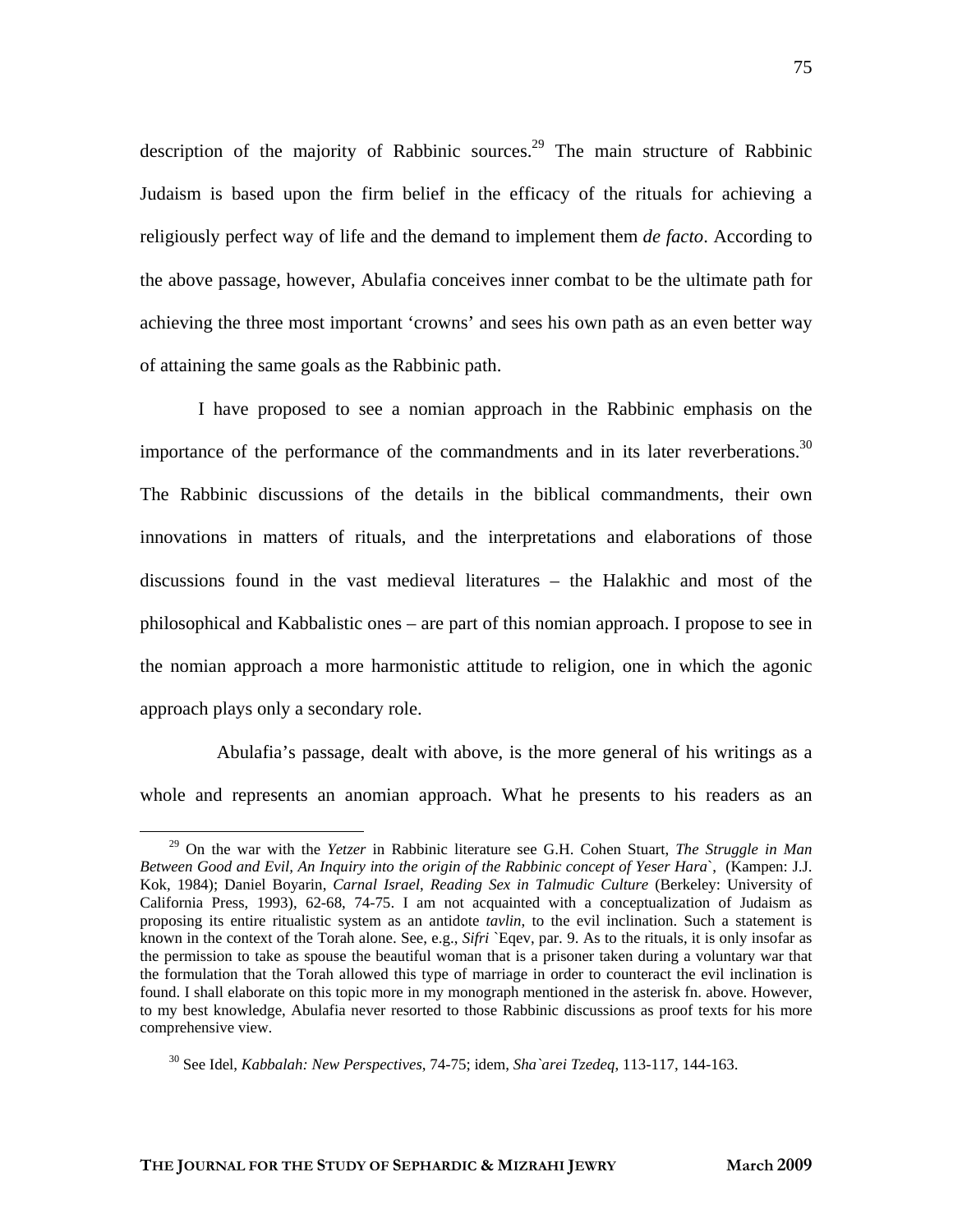improved way is a technical path which, in its details, has very little to do, if anything at all, with the Rabbinic emphasis on the performance of the commandments.<sup>31</sup> The main emphasis found in Abulafia's writing is on the path to self-transformation, to apotheosis (namely the mystic's becoming a god-like figure), and to self-redemption via a sacramental manipulation of language and the development of intellectual comprehension. By the term sacramental I imply here the assumption that the experiential aspect of religion may be actualized by a very precise recitation of letters, most of which have no meaning, as part of a spiritual technique. As part of this path, Abulafia interprets the textual elements of the biblical, Rabbinic and even philosophical material as pointing to the nature and manner of attaining his ideals. He also interprets the linguistic formulations of the commandments showing that, to him, their performance was not fraught with the same religious valence as in the nomian approach.

Let us turn to a major point found in *Sitrei Torah*<sup>32</sup> in which the spiritual combat is described in a manner of being able to culminate in a spiritual coronation. Accordingly, the struggle may be decided in a manner that does not require additional efforts, since the evil inclination has been defeated (perhaps in a definitive manner). If so, the implicit understanding of the commandments as intended to help man in his struggle constitutes

<span id="page-14-0"></span><sup>&</sup>lt;sup>31</sup> I propose to distinguish between discussions dealing with the details of the commandments as implying objects and forms of performance on the one hand, and the discussions dealing with the details of the linguistic expressions of those commandments on the other hand. Thus, the requirement to study the commandments, which is indeed recurrent in Abulafia's writings, does not necessarily mean that their performance also played the same role in his Kabbalistic system. This is an issue that I cannot enter into in the present framework, but is vital for the proper understanding of Abulafia's attitude toward the biblical-Rabbinic commandments.

<span id="page-14-1"></span><sup>32</sup> *Sitrei Torah*, Ms. Paris BN 774, fol. 159b, ed. A. Gross (Jerusalem, 2002), 149-150.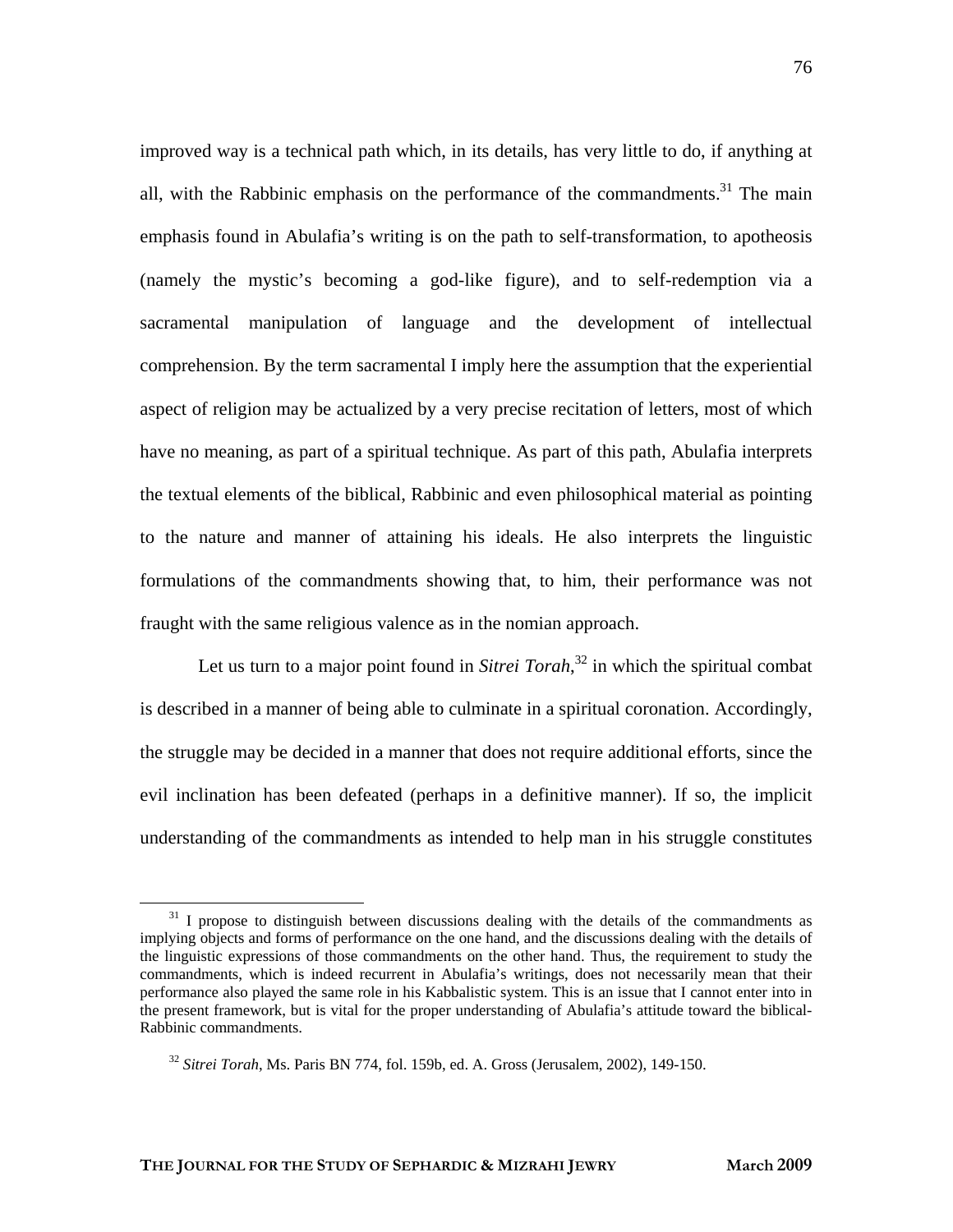an instrumental perception. Therefore, in principle, it is possible to envision a situation where someone has already subdued his evil inclination and has become crowned, rendering the performance of the commandments superfluous. I assume that this is the proper understanding of the *Sitrei Torah* passage. However, in a later book, Abulafia adopts what seems to be, prima facie, a different approach.

In his *'Or ha-Sekhel*, Abulafia describes, in the context of the spiritual combat, the relationship between someone who has already reached the supreme mystical attainment and the commandments. $33$  Indubitably, this is another important passage dealing with the evil inclination. According to formulations that are found here, commandments should be performed all the time, even by the *perfectus*, since the danger of the temptation of the evil inclination haunts man during his entire life. Here, like in the passage from *Sitrei Torah,* is a strong affinity between the commandments and the evil inclination. However, in *Sitrei Torah* it is possible to transcend the ordinary human condition and to get rid of the evil inclination, rendering the commandments unnecessary in a certain moment of supreme experience. This earlier stand, formulated in 1280, is congruent with the stand articulated some years later in his longest book *'Otzar `Eden Ganuz*, written in 1285, which deals with the multitude as the main addressees of the commandments and the view that it is the multitudes [*beinoniyim*] that keep the commandments.

<span id="page-15-0"></span><sup>&</sup>lt;sup>33</sup> 'Or ha-Sekhel, ed. A. Gross, (Jerusalem: 1961), 22. See the different view regarding this discussion and its meaning in Wolfson, *Abraham Abulafia*, 225-226. For the assumption that Abulafia quotes from a source I did not detect to the effect that someone preoccupied solely with the Torah is exempted from performing the commandments see below fn. 44.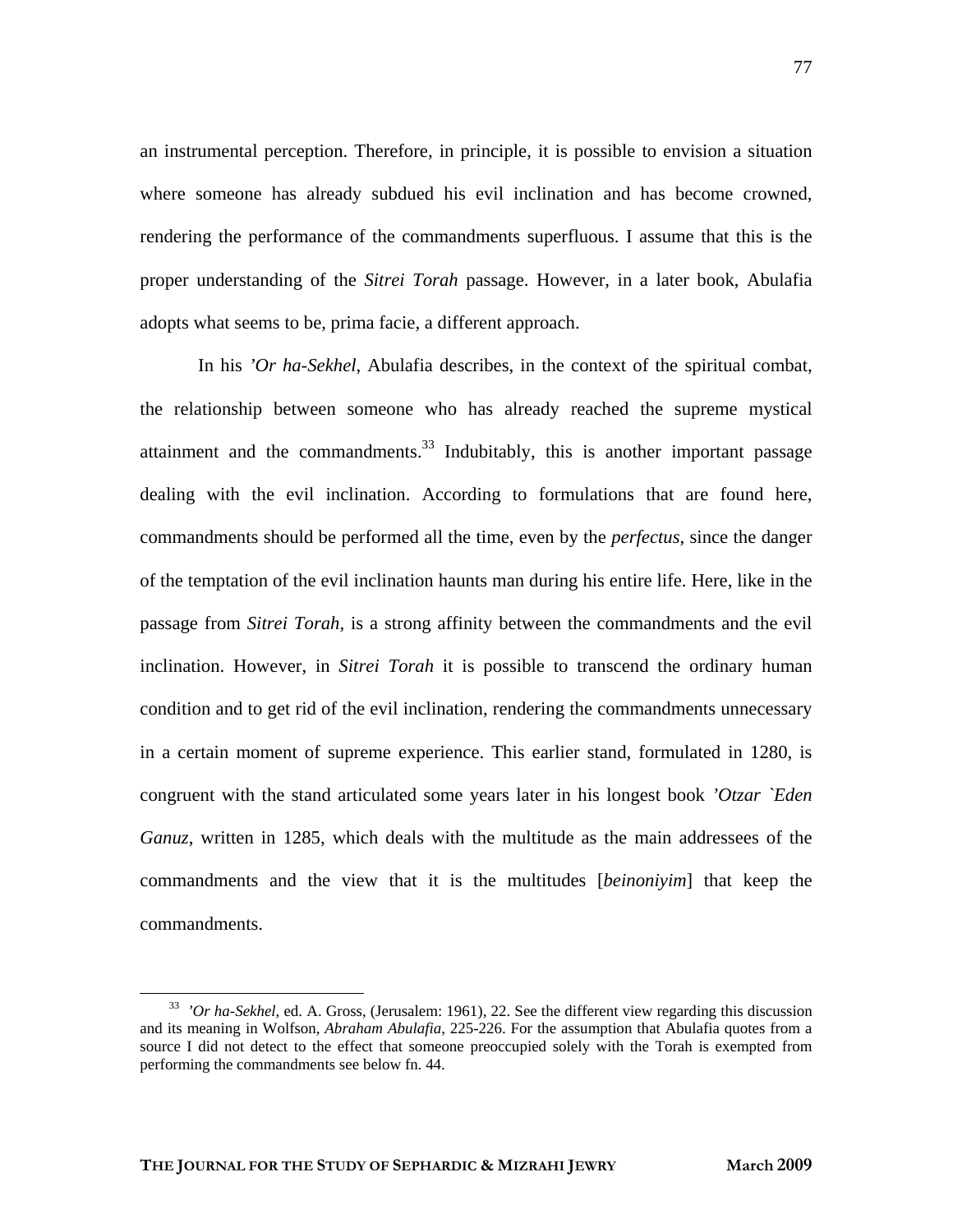In *'Or ha-Sekhel,* written in-the-between (perhaps around 1282), it seems as if Abulafia changed his mind and conceives the performance of the commandments as always strictly necessary for maintaining the proper equilibrium between a subdued evil inclination and the ruling good one. Here, Abulafia appears to be quite traditional, in line with the Rabbinic nomian stand, and may even be described as a hypernomian figure as Wolfson would put it.<sup>34</sup> However, I assume that this conservative stand does not reflect the esoteric intention of Abulafia even in the passage from *'Or ha-Sekhel* that is under scrutiny here. Immediately after the above passage, the ecstatic Kabbalist writes as follows:

What shall I add [that what it was already said] concerning the issue of all the commandments<sup>35</sup>, since I know that you are intelligent [and] understand the intention of God concerning all the commandments after this remark that is hinting at in this second part? And if not<sup>36</sup>, all I am singing $3^7$  in your ears concerning the keeping of the commandments is like singing<sup>38</sup> in front of statues.<sup>39</sup>

<span id="page-16-5"></span><span id="page-16-4"></span><span id="page-16-0"></span><sup>&</sup>lt;sup>34</sup> Wolfson, ibid.

<span id="page-16-1"></span> $35$  The assumption that all the commandments have the same intention is an important hypothesis since it assumes some form of homogeneity that is not always the case in Abulafia's thought. See, e.g., the passage translated and discussed in Idel, *Language, Torah and Hermeneutics*, 56-57, and what I wrote on 121. This totalizing vision may hardly allow for the emergence of the literary genre of commentaries dealing with the rationale of the commandments, in his writings or in those of his students. See, however, the different assumption found in theosophical-theurgical Kabbalah, where quite often each and every commandment is envisioned as related to another aspect in the divine world or to different theurgical processes. For an important instance in which "all the commandments" are described as dealing, on their esoteric level, with matters of the soul see R. Abraham ibn Ezra's long commentary on Exodus 16:28.

<span id="page-16-2"></span><sup>36</sup> Namely if the students will not understand his hints.

<span id="page-16-3"></span><sup>&</sup>lt;sup>37</sup> Though Abulafia is using the verb *NGN* here, which means in most of the medieval sources, instrumental music or melody, the ecstatic Kabbalist resorts to a rare meaning of the root as vocal singing in his writings. Thus he changes the meaning of his source, the Hebrew translation of the *Guide of the*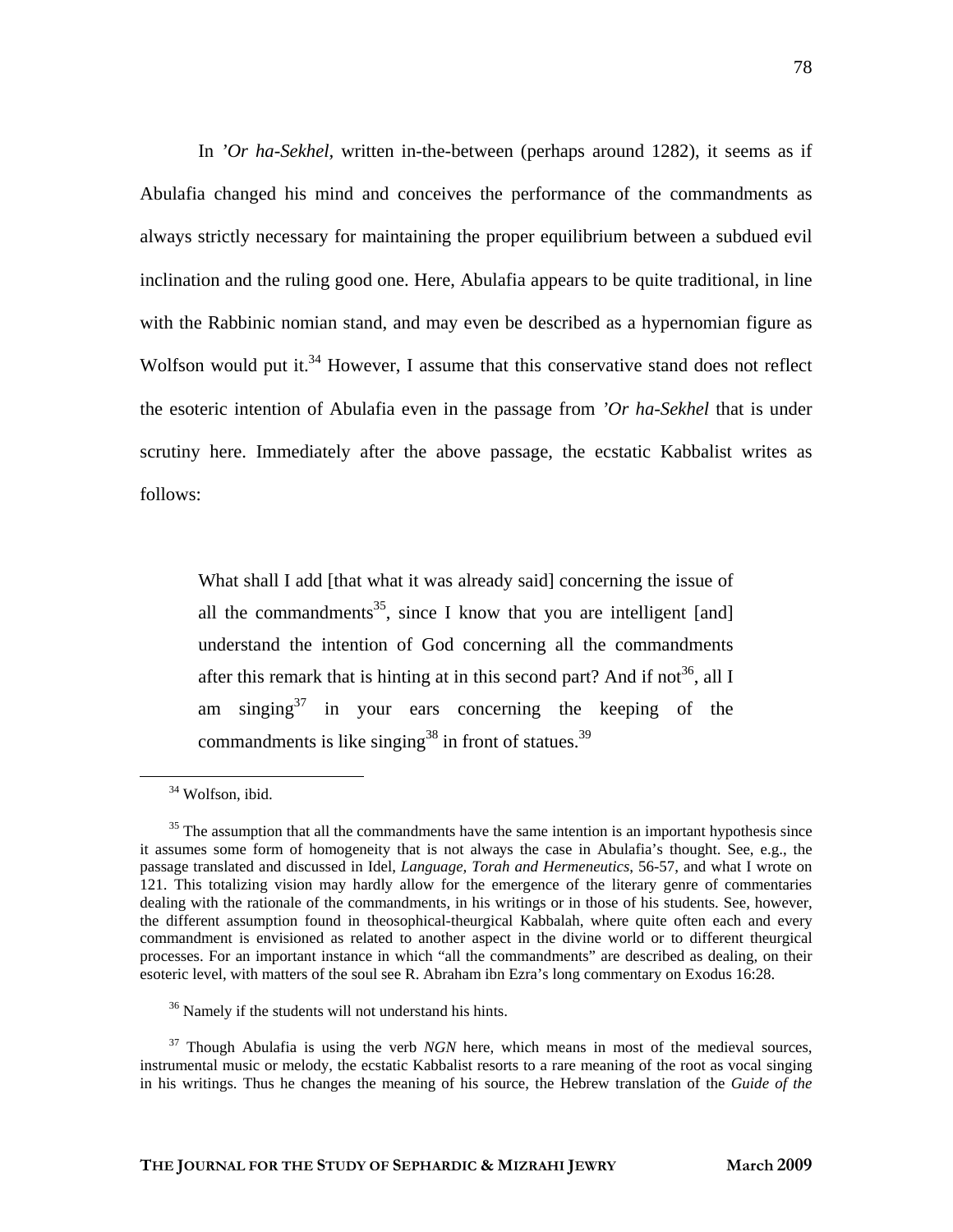This enigmatic finale should be understood, in my opinion, as pointing to some form of esoteric intention that underlies the long passage about the performance of the commandments. What is the meaning of the phrases "singing in your ear" and "singing in the front of statues"? Why is Abulafia mentioning some form of oral instruction? To be sure, this emphasis on the importance of orality is not just a matter of rhetoric. *'Or ha-Sekhel* was dedicated to two of his students, R. Nathan ben Sa`adyah and R. Abraham ben Shalom, with whom he remained in contact for several years after writing this book.<sup>40</sup> This means that an oral explanation of an esoteric teaching was not a theoretical matter in Abulafia's school, at least not in this specific case.<sup>41</sup>

On the basis of hints at some esoteric meaning that should not be written down in the above passages and elsewhere, $42$  it may be surmised that instead of assuming the existence of different approaches in Abulafia's writings, we may allow the existence of

<sup>39</sup> *'Or ha-Sekhel*, 22-23.

1

<span id="page-17-0"></span>40 On this issue see Idel, *Sha`arei Tzedeq*, 30-32.

<span id="page-17-1"></span>41 See additional material collected and analyzed in Wolfson, *Abraham Abulafia*, 69-70; Idel, "Transmission in the Thirteenth-Century Kabbalah," in eds. Y. Elman - I. Gershoni, *Transmitting Jewish Traditions: Orality, Textuality, and Cultural Diffusion*, (New Haven, London: Yale University Press, 2000), 138-164.

<span id="page-17-2"></span><sup>42</sup> See, e.g., the important statement found in *'Otzar `Eden Ganuz*, 1:2, 90 where those who perform the commandments are described as a middle category, *beinoniyyim* or *ha-nafshiyyim*, between the intelligent or the illuminati, *ha-sikhliyyim*, and the corporeal men or *ha-gufiyyim*. I hope to deal with this issue elsewhere in more detail. It will suffice to pay attention to this seminal passage alone in order to question the plausibility of a hypernomian understanding of Abulafia's thought. See also *Mafteah ha-Tokhahot*, 122-123.

*Perplexed (*see the next fn.*)*, where it is quite clear that instrumental music is intended. It should be mentioned that in some manuscripts this verb is missing, leaving the nature of the communication with the student open: it may be singing or just speaking into someone's ear, namely delivering an esoteric message. There are also differences between manuscripts insofar as the ear is in singular or plural.

<sup>&</sup>lt;sup>38</sup> Playing in the front of statues is mentioned as an idolatrous practice attributed by Maimonides to the Sabbaens. See his *Guide of the Perplexed* 3:30.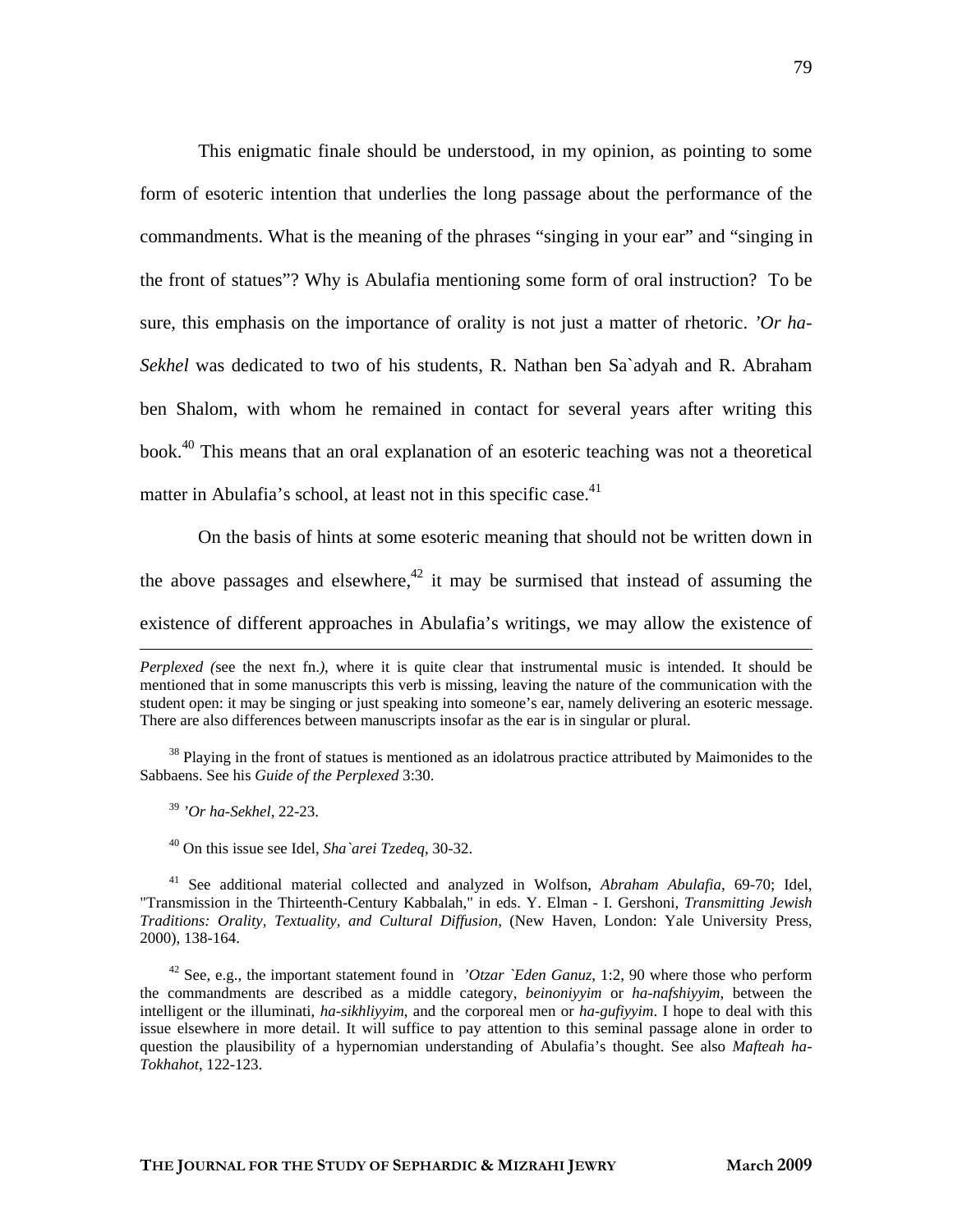two sharply conflicting views in his writings. One, an exoteric traditional view which conceives the performance of the commandments as always quintessential since the evil inclination will never be overcome; and another, an esoteric stand which attributes to the commandments solely an instrumental role. The latter stand is much more congruent with the theory concerning the possibility of some form of apotheosis and a substantial transformation of the mystic, as well as with the nature of the mystical techniques proposed by Abulafia.

Moreover, according to an earlier passage found in *'Or ha-Sekhel*, Abulafia mentions explicitly a theory according to which the faculty of imagination, which is identified there with the evil inclination, does not operate during the old age of men.<sup>43</sup> On the exoteric level, this stand may have been adduced only in order to refute it. However, I assume that this possibility constitutes a major clue for the proper understanding of Abulafia's esoteric stand. By claiming the possible obliteration of this inclination, at least in principle, the necessity of the commandments is undermined, at least insofar as moments in human life are concerned. Nevertheless, Abulafia contradicts the disappearance of the evil inclination immediately afterwards. Thus, at least in principle, we may assume that the ecstatic Kabbalist envisioned the possibility of moments in the life of man in which the evil inclination is subdued and thus the performance of the commandments is implicitly not necessary. In the same context, Abulafia expresses the

<span id="page-18-0"></span><sup>&</sup>lt;sup>43</sup> *'Or ha-Sekhel*, 17. This is quite an interesting statement, which deserves a more detailed analysis, which should take in consideration Abulafia's and others' views that the age of forty is the moment when the intellect arises due to the weakening of the bodily operations. See Moshe Idel, "On the History of the Interdiction against the study of Kabbalah before the Age of Forty," *AJS Review* 5 (1980), (Hebrew Section) 1-20. On the opposite view, that it is possible to annihilate the imagination, see above fn. 43.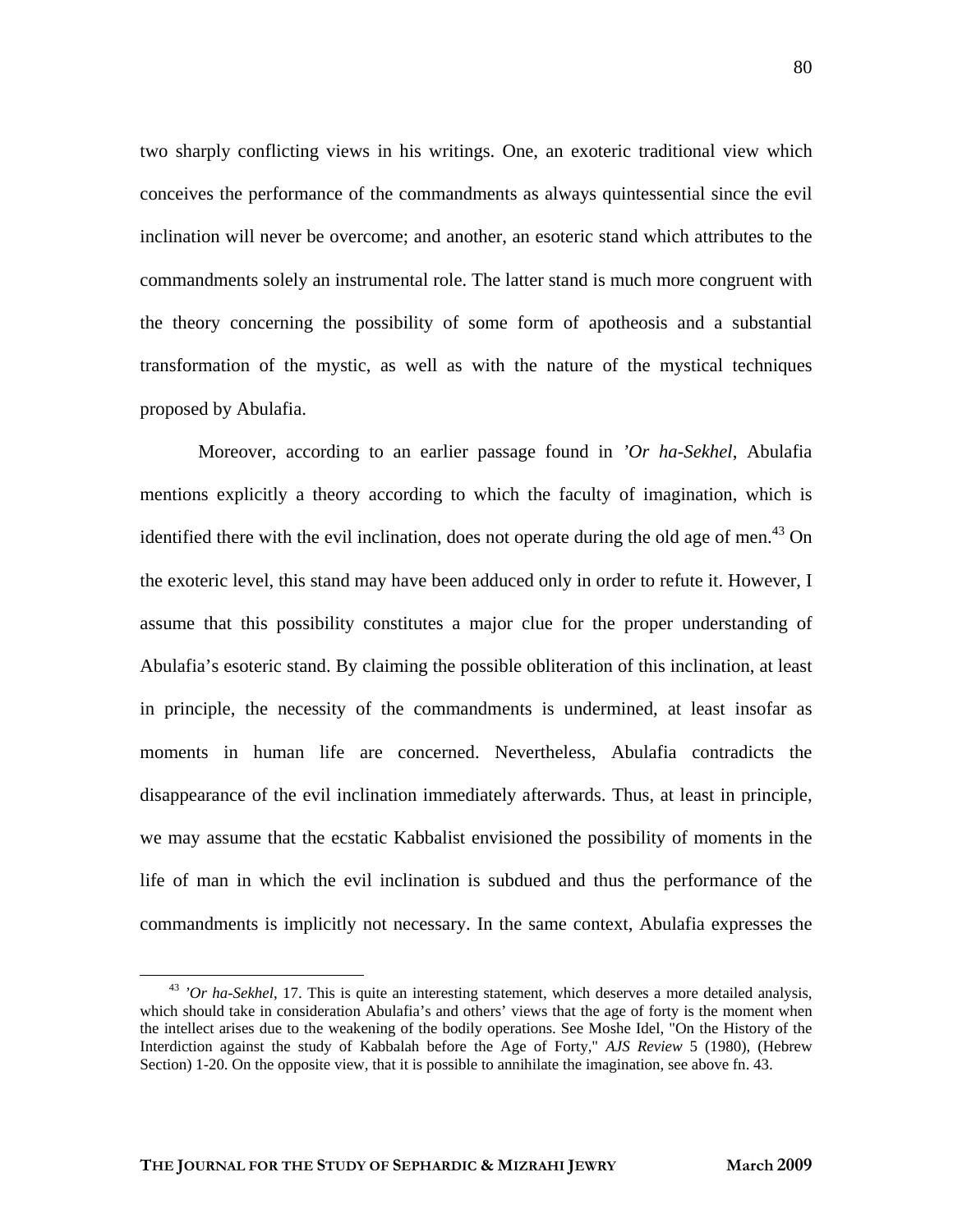view that the commandments are instrumental for later attaining an intellectual achievement.[44](#page-19-0) Therefore, there are significant contradictions on the same page of Abulafia between the traditional, sacramental understanding of the Rabbinic commandments and the instrumental understanding of those commandments. This stark contradiction invites the possibility that one of these stands represents an esoteric understanding.

Since I doubt that a traditional attitude toward the performance of the commandments may constitute an esoteric stand, I propose to see in Abulafia's view an instrumental role attributed to the performance of the commandments. By this kind of role I mean that the performance of the Rabbinic commandments is seen as helping to shape the life of a person in a manner that allows him to reach a mystical experience by means of the techniques Abulafia described in his handbooks. Or, to formulate these affinities in a sharper manner, the commandments prove helpful in achieving a better result in the war of the inclinations. This inner war is important in preparing the ground for the mystical techniques, which are conducive to a variety of experiences, unitive or revelatory. Though this proposed sequence of stages represents the gist of Abulafia's thought, as I understand it, this does not mean that sometimes there are no overlapping cases, such as in the use of the linguistic techniques, in order to kill the power of

<span id="page-19-0"></span> <sup>44</sup> *'Or ha-Sekhel*, 22. Compare to the view quoted in *'Otzar `Eden Ganuz*, 84, according to which whoever is preoccupied with the Torah as his profession, *Torato 'Umanuto*, he is exempted of all the commandments found in the Torah. Abulafia cites this view using a general reference: *'amru:* 'they said'. For the time being I am unable to detect such a far-reaching stand. To be sure: for Abulafia the Torah study is not identical to what we find in Rabbinic sources but, according to some instances in his writings and of R. Isaac of Acre, some form of combining letters. See Idel, *Studies in Ecstatic Kabbalah*, 115. The fact that the study of the Torah is involved here prevents me from describing Abulafia as an antinomian Kabbalist.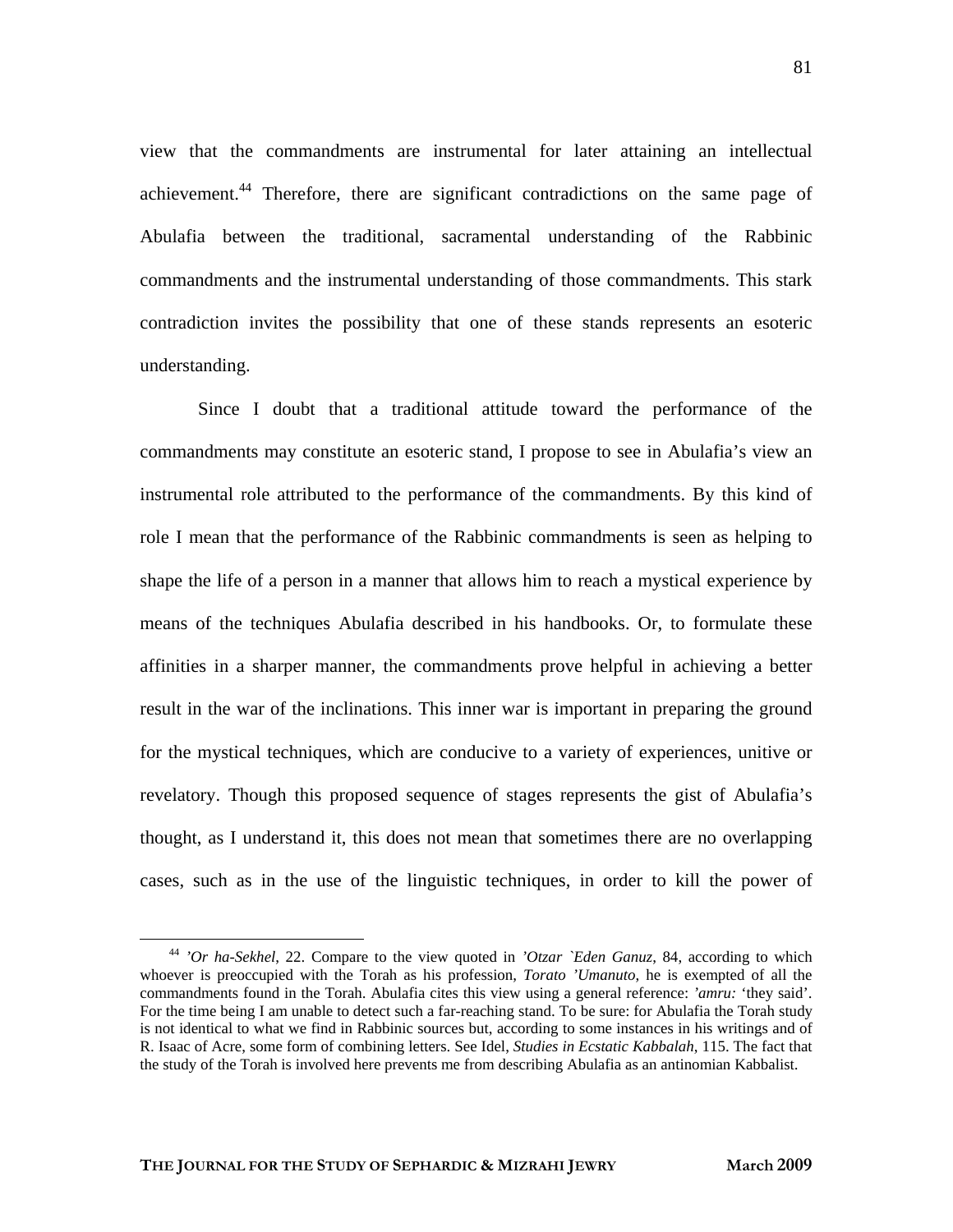imagination. I assume that those techniques were conceived as efficient on more than one level: namely, as part of the warfare on the one hand, and as capable of creating some form of imaginary anthropoid related to the concept of the *Golem* on the other; and last but not least, in order to induce mystical experiences of different sorts.

#### **SOME CONCLUDING REMARKS:**

Let me attempt to characterize Abulafia's attitude to the spiritual combat in the more general context of Jewish thought. First and foremost it should be pointed out that Abulafia did not derive his main topics in his mysticism from his two most important speculative sources. I am not acquainted with the occurrence of this theme neither in Maimonides' philosophical writings nor in Neoaristotelian medieval philosophies. Neither does this theme, to the best of my knowledge, occur in the esoteric literature of Hasidei Ashkenaz. It is plausible to assume that R. Bahya ibn Paqudah's discussion of the *milhemet ha-yetzer*, namely the war with the inclination, contributed something to Abulafia's discussion and choice of terminology. Nevertheless, it should be emphasized that although was he probably aware of this phrase, he changed it grammatically and shifted the arena of the combat from the Neoplatonic concern with the soul to the Neoaristotelian concern with the intellect. In any case, the resort to the plural form may also be connected to the manner in which this war has been expressed in medieval European culture: 'the war of passions'.

While striving to spiritualize and interiorize the nature of religious life as much as possible, Abulafia never, to the best of my knowledge, resorted to R. Bahya ibn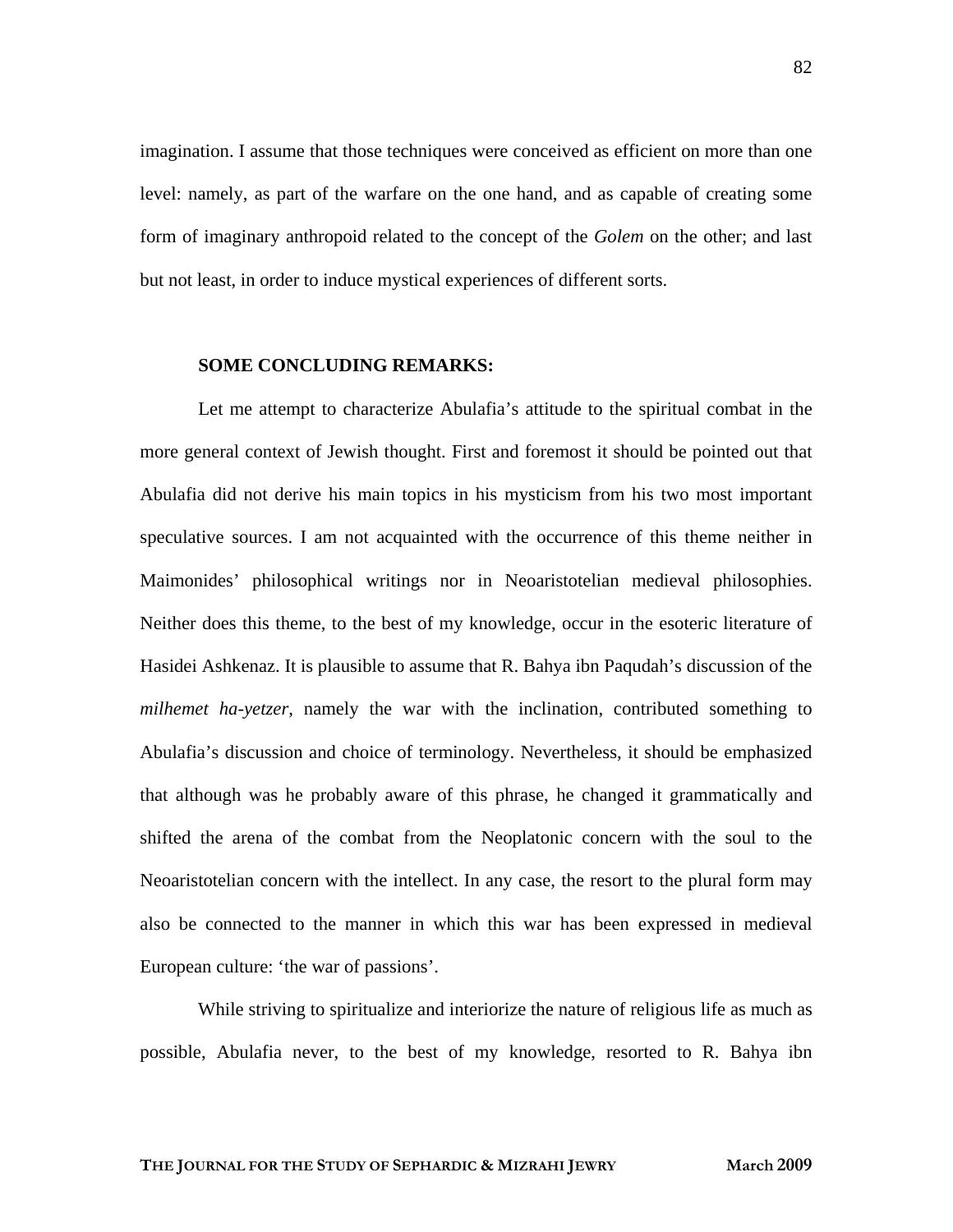Paqudah's concept of 'the duties of the hearts'.<sup>45</sup> Maimonidean in his approach on the one hand, and preferring other anchors of spirituality such as the development of the intellect and manipulation of language on the other hand, Abulafia was less concerned with the introspective propensity of Bahya, which is more oriented toward Sufism and Neoplatonism. In fact, like Maimonides, he almost totally ignored Bahya, aside from two instances: in the first he claimed to have studied his book and in the second instance he enumerated it among other ethical-philosophical books.<sup>46</sup> Like Maimonides, Bahya was also uninterested in various linguistic techniques which stemmed from *Sefer Yetzirah* and other ancient sources and which Abulafia learned from Ashkenazi texts and their earlier Jewish and non-Jewish sources. In his writings, Abulafia emphasizes that the supreme spiritual attainments are achieved by means of operating with letters. Such an assumption is quite consonant with the emphasis he put on his mystical path as both a technique to combat the evil inclination and to attain unitive and revelatory experiences. In my opinion, the sacramentalization of linguistic manipulations as part of his mystical techniques has replaced the sacramentalism of the commandments as it is conceived of in Rabbinic thought and practice.

As pointed out above, Abulafia was following Maimonides and had consequently revised the mythical aspects of the concept of evil inclination as found in Rabbinic literature, where this inclination is sometimes identified with an "objective" Satan or

<span id="page-21-0"></span><sup>&</sup>lt;sup>45</sup> On this concept and its sources in Islam, and perhaps earlier in Christianity, see Amos Goldreich, "The Possible Arabic Sources of the Distinction between the Duties of the Limbs versus the Duties of the Hearts," (Hebrew) *Te`udah* vol. 6 (1998), ed. A. Dotan, 179-208.

<span id="page-21-1"></span><sup>46</sup> *Ve-Zot li-Yehudah*, ed. Adolph Jellinek, *Auswahl kabbalistischer Mystik*, (Leipzig: 1853), Erstes Heft, 18; *'Otzar `Eden Ganuz*, 106. For Maimonides' neglect of R. Bahya see Goldreich*, ibidem*, 205.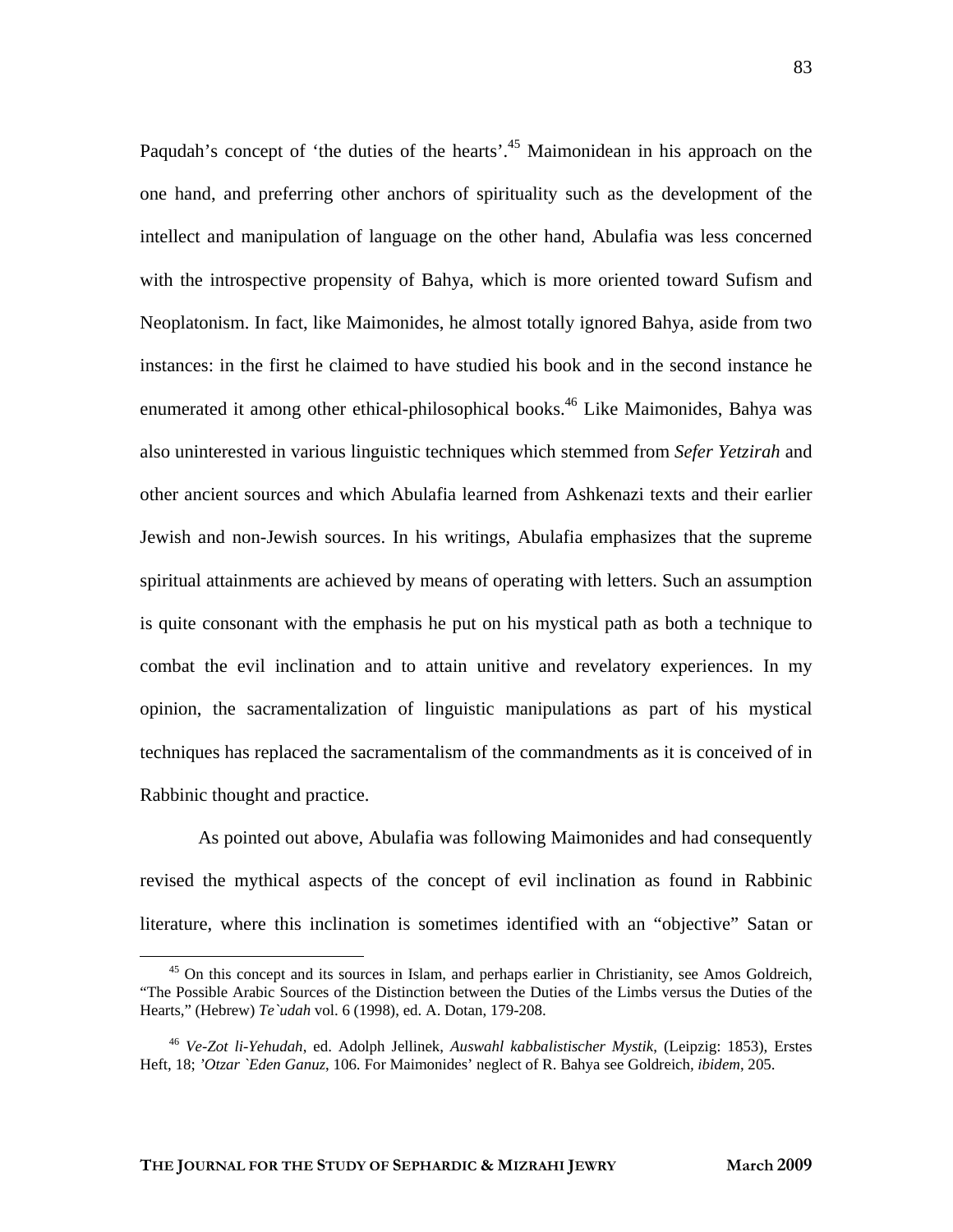angel of death. Through this process, Abulafia created an interiorized form of religiosity.<sup>47</sup> However, Maimonides, unlike Abulafia, was what I propose to have been a member of the primary elite.<sup>48</sup> He did everything in his power to avoid accentuating the inherent tensions between a religion that sees as its peak an intellectual attainment, drawn from Greek-Arabic sources, $49$  and a religion based upon the performance of commandments as Rabbinism is.<sup>50</sup> For the great eagle<sup>51</sup> the commandments, or at least some of them, have propaedeutic valences. They help people in some historical circumstances to restrict some forms of idolatrous worship.<sup>52</sup> It would be interesting to see if we may find in Maimonides instances of a significant continuum between the performative aspect of the commandments and the intellectual attainments to which they are allegedly conducive.

<span id="page-22-0"></span> $47$  On interiorization-processes in Judaism see the important monograph of Ron P. Margolin, "The Interiorization of Religious Life and Thought at the Beginning of Hasidism: Its Sources and Epistemological Basis*"* (Hebrew) (PhD thesis, Hebrew University, 1999).

<span id="page-22-1"></span><sup>48</sup> See M. Idel, "Kabbalah and Elites in Thirteenth-Century Spain," *Mediterranean Historical Review*, vol. 9 (1994), 5-19; idem, "The Kabbalah's Window of Opportunities, 1270-1290," *Me'ah She`arim, Studies in Medieval Jewish Spiritual Life in Memory of Isadore Twersky*, eds. E. Fleisher, et al., (Jerusalem: The Magnes Press, 2001), 171-208.

<span id="page-22-2"></span><sup>49</sup> See Amira Eran, "Intellectual Modifications in Maimonides' Model of Prophecy," *Trumah*, vol. 12 (2002), 149-161.

<span id="page-22-3"></span><sup>&</sup>lt;sup>50</sup> For different scholarly approaches to Maimonides' understanding of the role of commandments and their rationales see Isadore Twersky, *Introduction to the Code of Maimonides (Mishneh Torah)* (New Haven: Yale University Press, 1980), 356-514; Josef Stern, *Problems and Parables of Law Maimonides and Nahmanides on Reasons for the Commandments*, (Albany: SUNY Press, 1998); M. Idel, "*Sitre `Araiyot* in Maimonides' Thought," *Maimonides and Philosophy,* eds. S. Pines and Y. Yovel, (Dordrecht, 1986), 79-91.

<span id="page-22-4"></span><sup>&</sup>lt;sup>51</sup> "The great eagle" is a name given to Maimonides by his followers in recognition of his greatness and intellectual leadership.

<span id="page-22-5"></span><sup>52</sup> See Moshe Halbertal, Avishai Margalit, *Idolatry,* trans. N. Goldblum, (Cambridge: Harvard University Press, 1992), 108-136.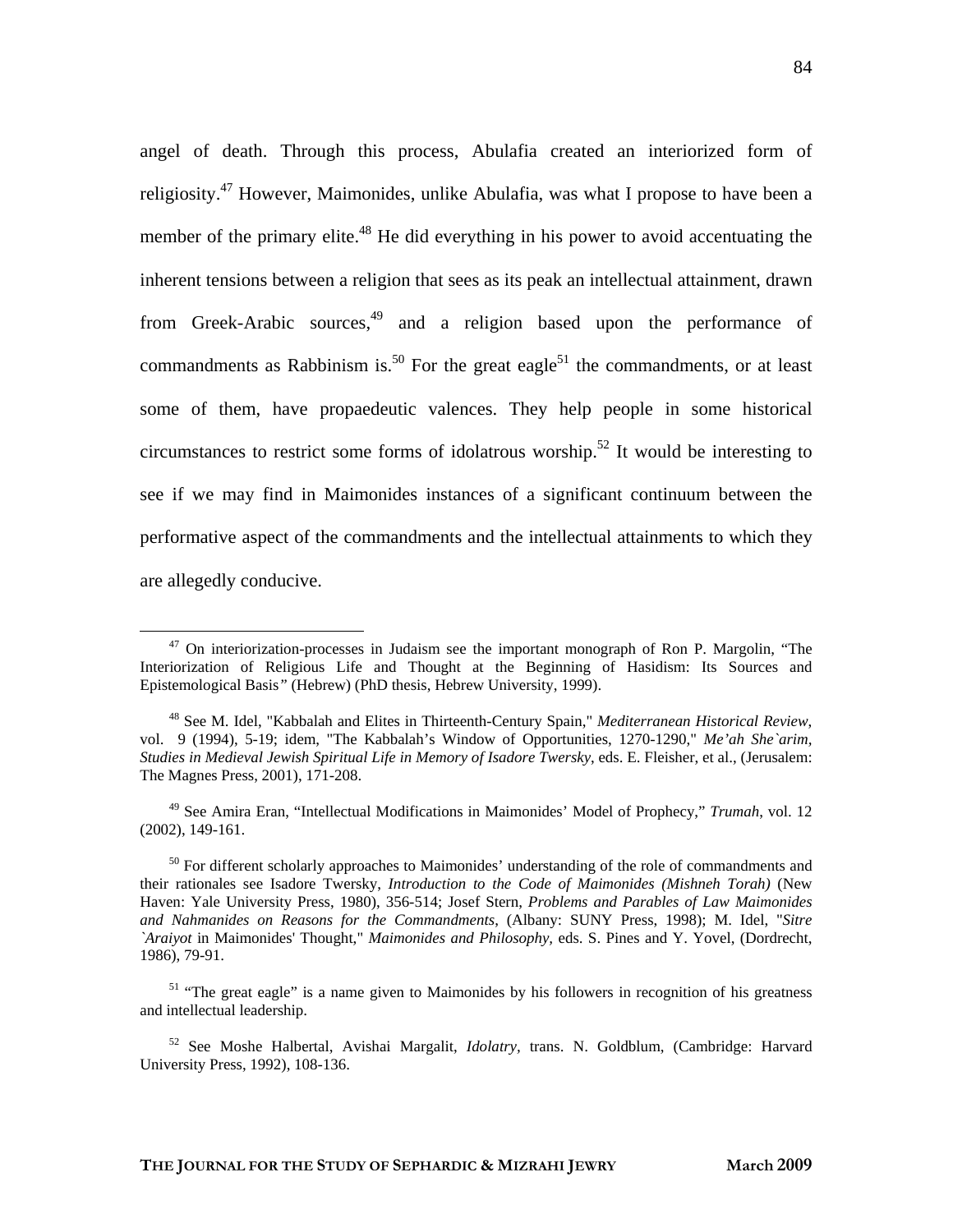More than imparting some forms of religious knowledge, the performance of the commandments is envisioned as removing false information or imaginary conceits. They may create the proper condition for attaining the intellectual overflow without providing the intellectual insights obtained from the supernal world. This tension between the performative and the intellectual religious centers of gravity has been minimized in Maimonides' conceptual system and he attempted to conceal it as much as possible. However, theosophical-theurgical Kabbalists detected the philosopher's inherent instrumentalist approach to the commandments, criticized it, and advocated a strong sacramental understanding which assumes that no Kabbalistic attainment is possible without fulfilling the different acts of performance.<sup>53</sup> They adopted and created a variety of strategies that explained the emergence of an ontic continuum: isomorphic theories that deal with parallelism between the human and the divine limbs and bodies. They assumed that the human soul is divine and thus is capable of having an impact on high. According to many statements since its earliest documents, the theosophical-theurgical Kabbalah has 'ritualized' the divine realm, referring to it by terms related to rituals  $-$  a strategy totally alien to Abulafia's Kabbalah.<sup>54</sup>

<span id="page-23-0"></span> <sup>53</sup> See Gershom Scholem, *On the Kabbalah and its Symbolism*, trans. Ralph Manheim, (New York: Schocken Books, 1969), 123-126.

<span id="page-23-1"></span><sup>54</sup> See Charles Mopsik's important monograph *Les grands textes de la cabale, Les rites qui font Dieu* (Lagrasse: Verdier,1993); Elliot R. Wolfson, "Mystical Rationalization of the Commandments in Sefer ha-Rimmon," *HUCA,* vol. LIX (1988), 217-251; idem, "Mystical-Theurgical Dimensions of Prayer in *Sefer ha-Rimmon*," *Approaches to Judaism in Medieval Times* vol. III (1988), 41-80; Boaz Huss, *Sockets of Fine Gold, The Kabbalah of Rabbi Shim'on ibn Lavi*, (Hebrew) (Jerusalem: The Magnes Press, 2000), 192-211; Y. Lorberboim, "Imago Dei: Rabbinic Literature, Maimonides and Nahmanides" (Hebrew) (PhD thesis, Hebrew University, 1997); Y. Garb, "Power and Kavvanah in Kabbalah*"* (Hebrew) (PhD thesis, Hebrew University, 2000); Idel, *Kabbalah: New Perspectives*, XIII-XV, 156-199; idem, "On Some Forms of Order in Kabbalah," *Daat* vol. 50-52 (2003), XL-XLV, LVI-LVIII; idem, "*Nishmat 'Eloha*, On the Divinity of the Soul in Nahmanides and in His School," *Ha-Hayyim ke-Midrash*, (Hebrew) eds. Sh. Arzi, M. Fechler,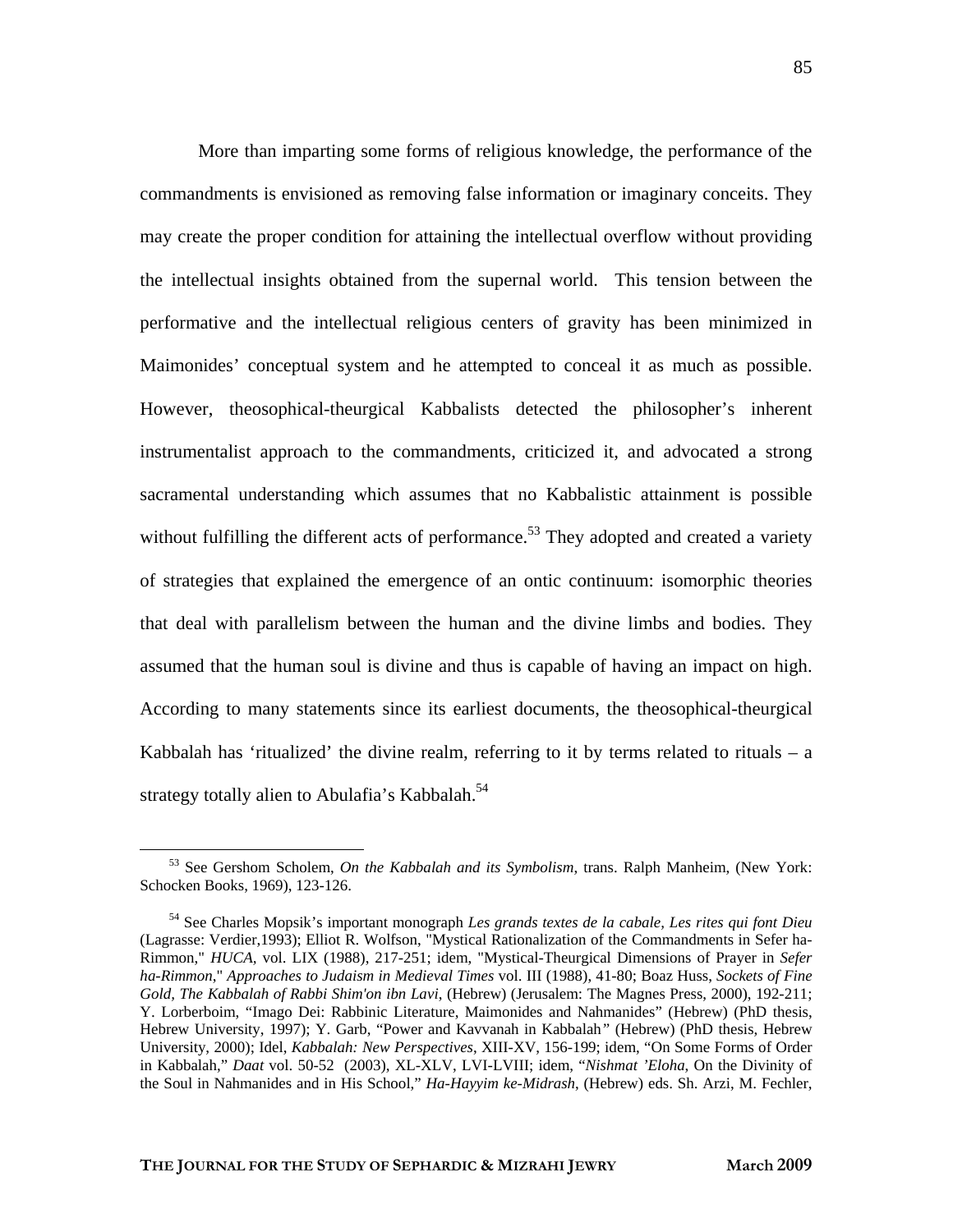Unlike Maimonides and some of the theosophical-theurgical Kabbalists, Abulafia, belonging to what I call the secondary elite, was much less interested in keeping some form of concord between the performative and the intellectual/prophetic modes of religiosity. He was much more concerned with formulating the premises for a kind of spirituality that combined the necessity to deal with the inner tension between human faculties on the one hand and the harmonistic attainment in which the human intellect adheres to a higher, separate intellect on the other. Abulafia has accepted a mentalist framework quite similar to that of Maimonides' approach but, unlike him, forged detailed techniques that were intended to accelerate the spiritual processes and culminate in experiences of mystical-intellectual union or spiritual apotheosis – experiences alien to the late Maimonides' thought. Nevertheless, he repeatedly tended to attribute to the great eagle an esoteric level, which also includes those techniques and experiences.

Abulafia's technique is based upon enhancing the importance of the manipulation of language, whose sacramental valences have previously been dramatically diminished in Maimonides' writings. [55](#page-24-0) From this point of view, Abulafia's resort to philosophical allegories is substantially modified by the superimposition of the linguistic speculations and operations upon both the philosophical understanding of Judaism (basically

**THE JOURNAL FOR THE STUDY OF SEPHARDIC & MIZRAHI JEWRY March 2009**

B. Kahana, (Tel Aviv: Yediyot Aharonot, 2004), 338-380 and my *Enchanted Chains, Techniques and Rituals in Jewish Mysticism* (Los Angeles: Cherub Press, 2005). For differences between Abulafia's understanding of a commandment, *qorban*, sacrifice, and that of the closest Kabbalistic interpretation to his, namely R. Azriel of Gerona's view of the sacrifice, see Idel, ""On the Meanings," 42-45.

<span id="page-24-0"></span><sup>55</sup> On Maimonides' view of Hebrew language see Menachem Kellner, "Maimonides on the "Normality" of Hebrew," in *Judaism and Modernity, The Religious Philosophy of David Hartman*, ed. Jonathan W. Malino, (Aldershot, 2004), 413-444.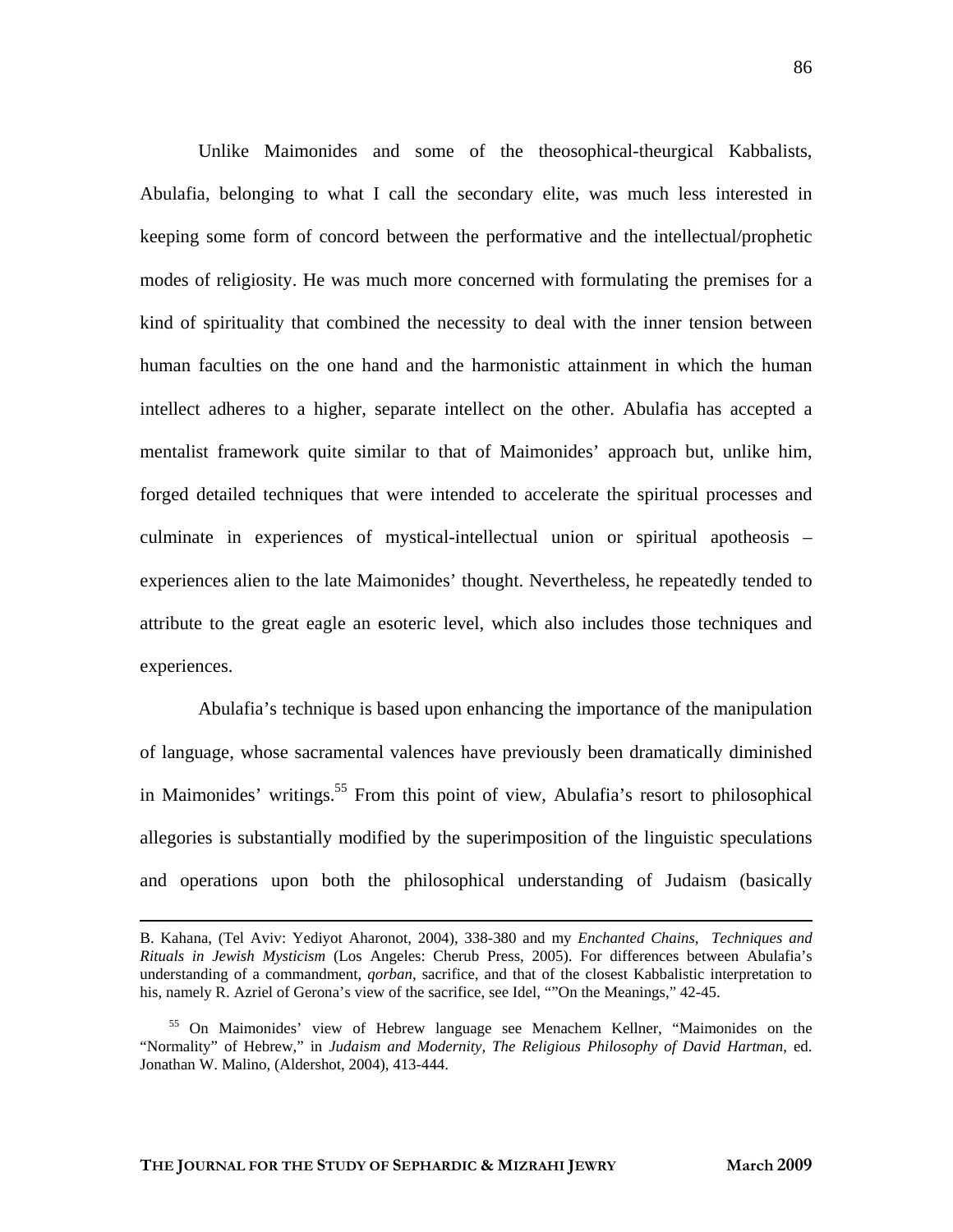Maimonides) and a variety of other Jewish traditions based on performative-mythical approaches[.56](#page-25-0) According to a seminal passage from *'Otzar `Eden Ganuz*, persons practicing different manipulations of the letters and divine names are described as *mehapphei ha-shemot* (i.e., those who create permutations of the letters of the divine names). These persons are distinct from and perhaps even superior to those who levy the war of the inclinations at the beginning of a more complex path.<sup>57</sup> I propose to see the two forms of spiritual preoccupations as part of a hierarchy which requires some form of victory over the evil inclination before resorting to the Abulafian techniques; the latter may culminate, according to Abulafia's *imaginaire*, into a mystical experience. In any case, the attainment of a prophetic experience is recurrently described by the ecstatic Kabbalist as triggered, in the last phase of his technique, by the combinations and recitations of letters and divine names and not by a victory in the war with inclinations.

Moreover, the main gist of Abulafia's allegoresis differs from the philosophical, more general, historically oriented allegories. Most of the philosophers, especially Maimonides, were strongly inclined to naturalize both the biblical and the Rabbinic phases of Judaism as much as possible. While ancient traditional material served as a starting point for introducing the naturalistic tendency of Greek thought into a religion

87

<span id="page-25-0"></span> <sup>56</sup> See Idel, "Between Magic of Holy Names." See also his *'Otzar `Eden Ganuz*, 192, where Abulafia mentions the Torah and the commandments as paths to come closer to God and to distance from anything beside Him, but interprets them immediately as 'language'. This passage will be dealt with in some detail elsewhere. Abulafia and his follower R. Nathan conceived language as the highest ontic plane beneath God, and thus superior to anything else. See Idel, "On Some Forms of Order," XLV-XLVII, idem, "R. Nathan ben Sa`adyah Har'ar," 52-57. Compare also to the highly significant passage found at the end of Abulafia's commentary on the Pentateuch, *Mafteah ha-Tokhahot*, 122-123.

<span id="page-25-1"></span><sup>57</sup> See 1:2; 60. The Hebrew phrase is *milhemet ha-yetzarim*.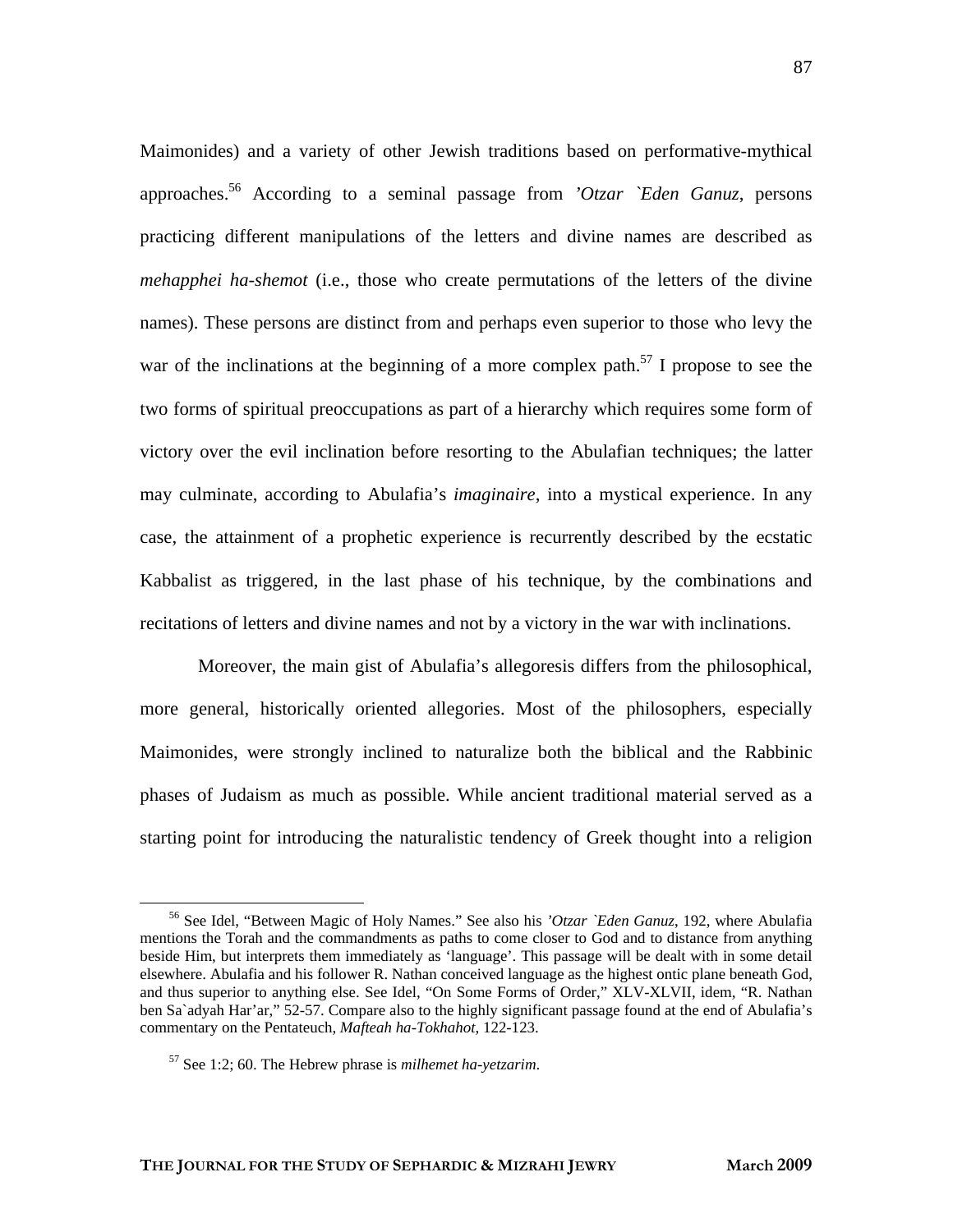based in Sacred Scriptures, for the ecstatic Kabbalist, the tools of philosophical allegory were intended to encourage and to reflect present, rather than past, psychological events related to the ancient Jewish prophets.<sup>58</sup> Though also exegetical, his allegories are more prescriptive in their tone than the dominantly descriptive philosophical approaches. Moreover, while Maimonides' thrust is mainly historical when he proposes rationales for the commandments (namely to counteract the idolatrous practices found allegedly only in the past), Abulafia puts the emphasis on the present, when Judaism is dealing with the ways of combating evil inclination.

Though not a sharp departure from Maimonides' philosophical scheme that was very much concerned with noetics too, Abulafia's mysticism nevertheless constitutes a shift in the center of gravity. Maimonides' sharp critique, counteracting astro-magic practices, which is based on the special qualities of objects, times, or places, remained beyond the ecstatic Kabbalist's major concerns. Abulafia accentuated the restructuring of the psyche after suppressing the passions and mastering the operation of imagination. It is worthwhile to point out that Abulafia, despite his many and sometimes voluminous treatises that are extant, only very rarely adduces Maimonidean historical rationales for the commandments. This is rather surprising for someone who wrote three commentaries on the *Guide of the Perplexed*. Even when commenting on the *Guide*, the ecstatic Kabbalist was concerned not so much with a comparative religious anthropology of the past as with creating a mystical valence for religion in the present. By creating an affinity

<span id="page-26-0"></span> <sup>58</sup> See Idel, *Language, Torah, and Hermeneutics*, XVI-XVII. For a view of combining letters by Metatron, namely the Agent Intellect, understood in explicit prescriptive manner as some form of *imitatio*  by the mystic see *'Otzar `Eden Ganuz*, 105. See also Idel, *ibidem,* 38-41.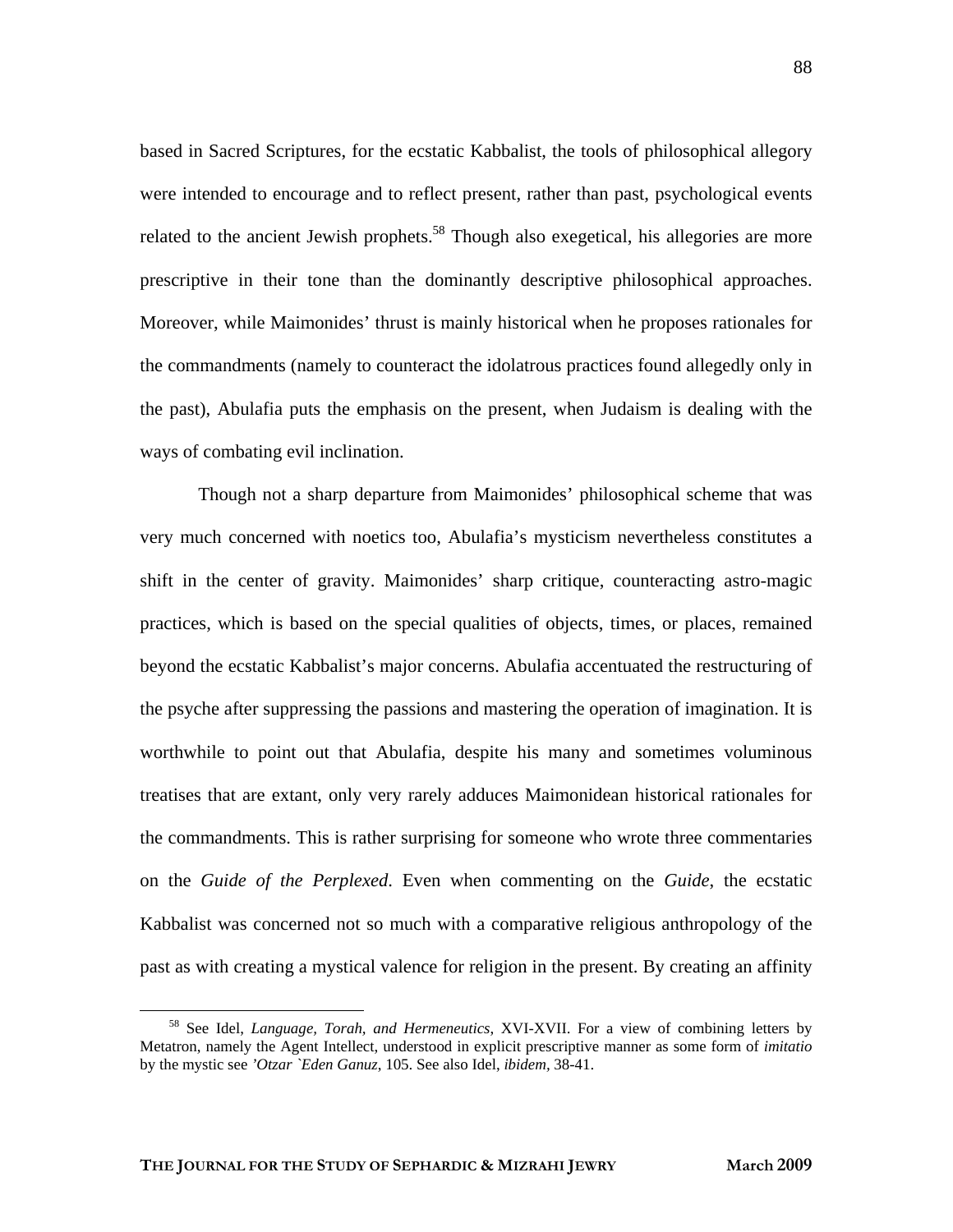between the wars of the inclinations on the one hand and the role of the commandments on the other he escaped the historicist mold. While Maimonides anchored the emergence of the specificity of biblical rituals in what he presented as obsolete alien practices, those Jewish rituals as antidotes were, implicitly at least, medicines for a past, no longer threatening illness. He apparently strove to actualize the significance of the commandments as part of a much broader hierarchical scheme in which his own mystical path based on recitations of divine names and many other components including the attainment of the mental worship of God, were conceived of as transcending by far the importance of the traditional *modus vivendi*. A hierarchy of esoteric topics found already in ancient Judaism arranged the secrets of the incest as being lower than the account of creation and the account of the chariot as higher than the latter.<sup>59</sup> Abulafia followed this hierarchical scheme and said that the higher account that deals with combinations of letters is superior in status to the secret of incest in relation to the account of creation.<sup>60</sup> In a manner that is reminiscent of the above relationship, I propose to discern between those persons who levy the war with inclination as being lower than those who operate with letters. Unlike the later Maimonides' more disjunctive understanding of the relationship between those three secrets, Abulafia's attitude toward them is more conjunctive, assuming certain continuity between mastering the prior secret for the attainment of the later one. Nevertheless, the Kabbalist's understanding of the relationship between traditional performance and mystical technique is still quite hierarchical.

<span id="page-27-0"></span> <sup>59</sup> See *M. Hagigah*, 2.1.

<span id="page-27-1"></span><sup>60</sup> See idem, "*Sitre `Arayiot*," 88-89.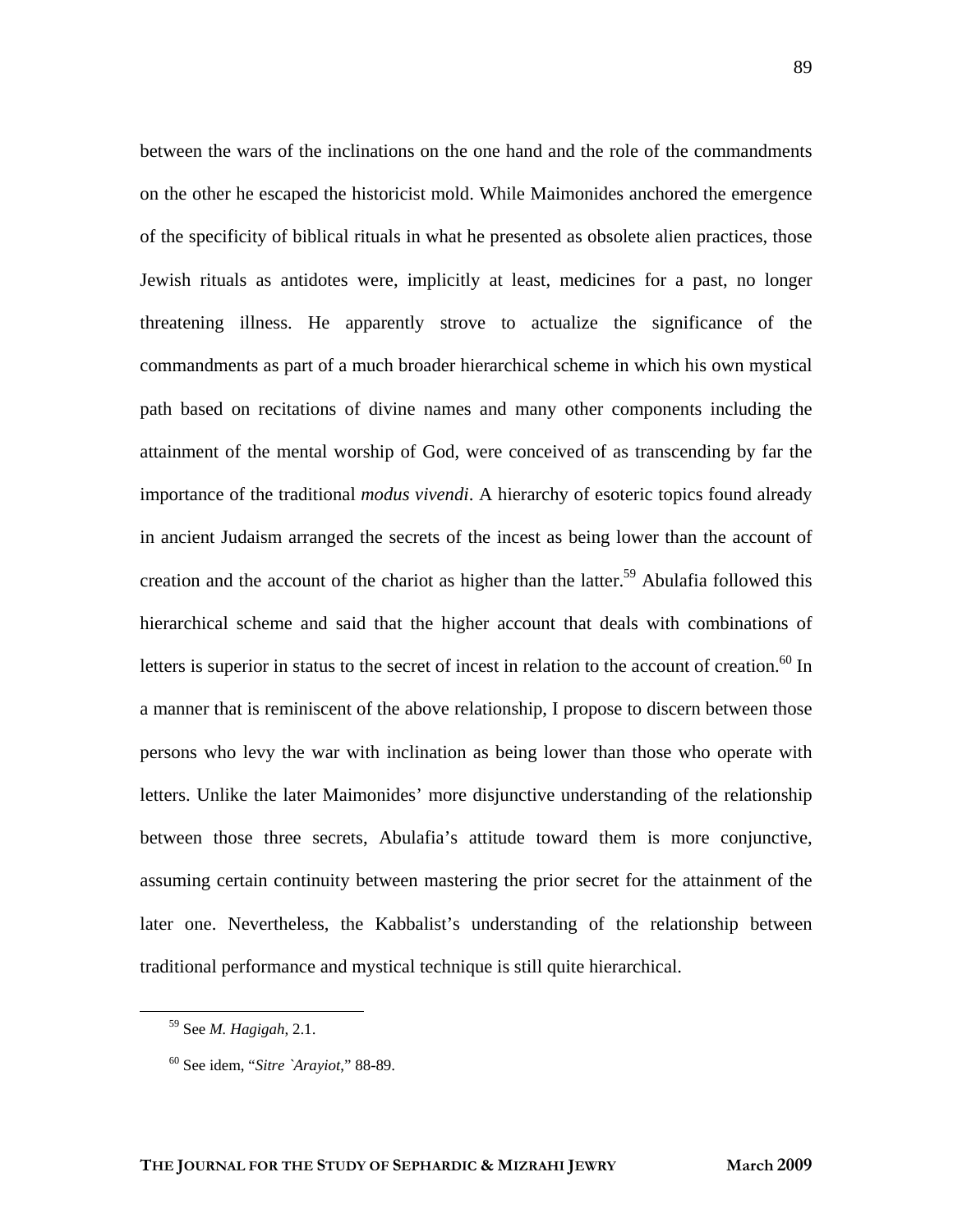The strong impact of the Neoaristotelian noetics of Maimonidean extraction in the Kabbalistic camp is unique, to the best of my knowledge, to ecstatic Kabbalah. For the purpose of our discussion, this Kabbalistic school is comprised not only of the writings of Abulafia but also those of his followers in Italy and Sicily as well as the early writings of the young R. Joseph Gikatilla in Castile and some of the Kabbalistic theories found in R. Isaac of Acre's writings. The vast majority of  $13<sup>th</sup>$  century Kabbalists was, however, much less interested in the interiorized vision of religion and of concepts like Satan and the Angel of Death. This is evident when we compare Abulafia's numerous discussions about the inclinations to the marginality of these issues found in the theosophical and more mature writings of his former student, R. Joseph Gikatilla. For Gikatilla, just as for some other Kabbalists in Castile, the theurgical and mystical operations are less concerned with subduing the evil inclination, an issue to which they would certainly agree in principle. They strove to recreate a nexus between the human spiritual powers, designated as *nefesh, ruah, neshamah*, in order to be able to cleave on high or to influence the divine realm. When evil inclination is nevertheless mentioned in the writings of the theosophical-theurgical Kabbalists it oftentimes undergoes a process of hypostatization, which describes those concepts as referring to external powers with which man has to struggle in order to attain some forms of religious amendment.<sup>61</sup> Thus, the mythical elements inherent in the Rabbinic discussions of those concepts have been considerably amplified. This process of externalization of the individual's evil inclination

<span id="page-28-0"></span> $<sup>61</sup>$  My assumption, as I shall try to describe elsewhere, is that the process of externalization is not only</sup> a matter of an independent emphasizing some Rabbinic possibilities but also a reaction to the strong spiritualization of the evil inclination, and of religious life in general, as formulated in R. Bahya, Abulafia and other late antiquity and early medieval sources.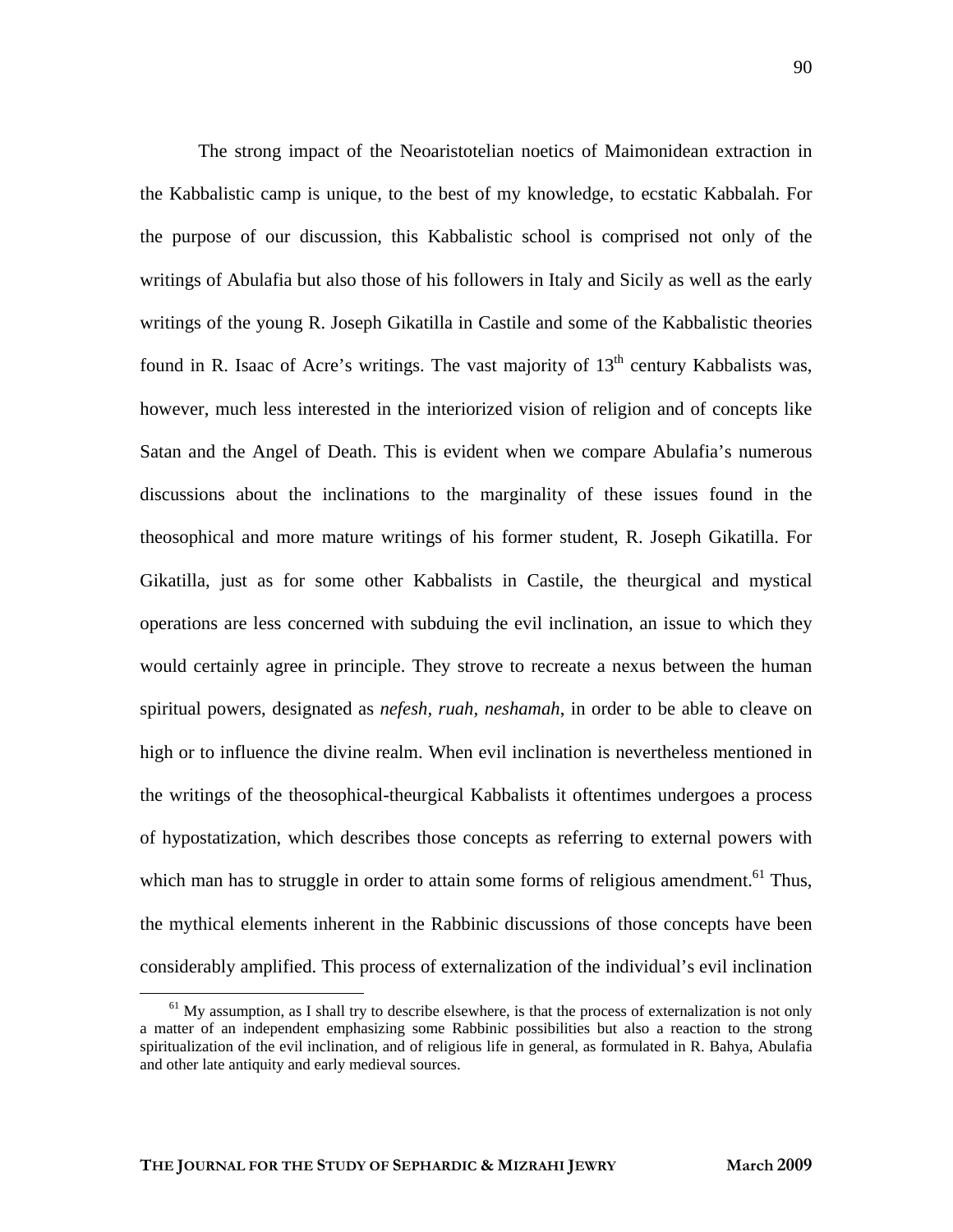and of the sins triggered by it started in Abulafia's lifetime in the Spanish Kabbalah (especially in the *Zohar*) and reached a peak in Safedian Kabbalah in the Kabbalistic systems of both R. Moshe Cordovero and R. Isaac Luria.

Abulafia strove to put the Neoaristotelian concepts of imagination, intellect, and Agent Intellect at the core of his religious worldview. However, most of his contemporary and later Kabbalists, who include the two above-mentioned Safedian masters, were concerned with correlative theosophies – namely some form of interactive structures of the divine and the ritual as well as with baroque architectures of the sacred and their affinities to the performance of human rituals. For them, the main tension was less within human inner life than between man and a variety of external realities like the demonic, the angelic and the divine realms, or externalized vices and sins. These Kabbalists were ready, when not attacking these philosophical approaches *en bloc*, at most to subordinate them to their other religious concerns. The ecstatic Kabbalist was much more eager to allow them a major role in his Kabbalistic system and even to enhance their religious valences. By so doing he attenuated the dialectic relationship between the two inclinations that is characteristic of the Rabbinic perception,  $62$  creating a starker opposition between them due to the distinct philosophical contrast between imagination and intellect, on the one hand, and sometimes identifying the two, on the other.<sup>63</sup> The coexisting extremes of differentiation and identification between the two

<span id="page-29-0"></span> <sup>62</sup> See, especially, the analysis of Boyarin, *Carnal Israel*, 62-68.

<span id="page-29-1"></span><sup>63</sup> See the following passage found in what I assume is part of his *Sefer Ge'ulah*, an early commentary on the secrets of the *Guide of the Perplexed*, Ms. Jerusalem JNUL 8\* 1303, fol. 72b. "According to my opinion, which is true, the good inclination is the very [essence of] the evil inclination, [the latter] has been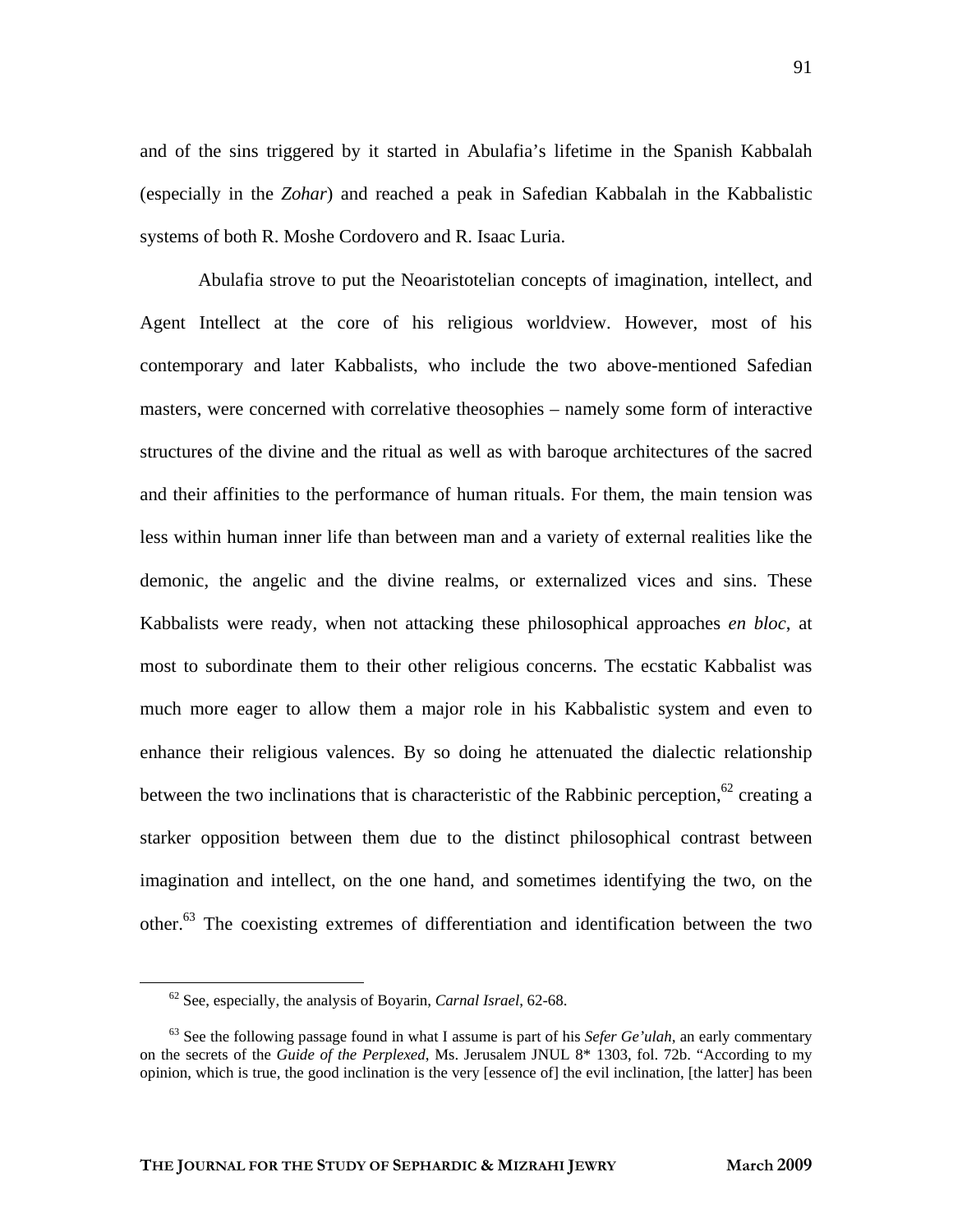inclinations in the thought of the mystic create a wide range of possibilities to deal with the resulting tensions. This is the reason why the concept of spiritual war, or the war in the heart, is more evident in his writings than in those of most Jewish philosophers, the Kabbalists, and even most of the Hasidic masters I am acquainted with.

However, under the accumulative impact of the internalized visions of religion expounded in R. Bahya ibn Paqudah's *Hovot ha-Levavot* and in similar sources of late antiquity and the early Middle Ages, it is possible to discern a shift toward a more internalized understanding of the inner struggle. This shift is visible in the Kabbalisticethical literature written since the mid- $16<sup>th</sup>$  century and even more so in the vast literature of Polish Hasidism<sup>64</sup> where this issue again becomes, like in Abulafia's writings, a major spiritual concern. Thus, both the understanding of the phenomenology and of the history of the vast Kabbalistic and Hasidic literatures should take into consideration numerous sorts of interactions between heterogeneous mystical systems as well as the variety of concomitant developments that involve those different schools and their various interferences.

formed in man according to the secret of "*wa-Yiytzer*" [Genesis 2:7], which is spelled with two *yodim* to show that the two inclinations are in the secret of "*YHWH 'Elohim*" [ibidem]." In his *'Otzar `Eden Ganuz*, 60 Abulafia describes the two inclinations as twins. In his *Hayyei ha-Nefesh* Abulafia describes the two inclinations as "brothers". See ed. A. Gross, 87, 113. While the *Hayyei ha-`Olam ha-Ba'* passage deals with the differentiation of the effects stemming from a unified supernal source, and distinguished subsequently in accordance to the recipient, here the recipient itself is described as possessing the same unified nature which brings together the opposites. Indeed the correspondence between the two *yod-*letters and the two divine names occurring in the Genesis verse, Abulafia hints at, is pointing to a theory which brings together a dialectic ontology and a dialectic psychology that I cannot elaborate in this context. See also the anonymous ecstatic treatise *Sefer Ner 'Elohim*, 5-6, in Abulafia's *Hayyei ha-Nefesh*, 87, and an anonymous writing of Abulafia himself, which will be described in detail elsewhere.

<span id="page-30-0"></span> $64$  On those issues see my forthcoming study mentioned in the asterisk fn. above.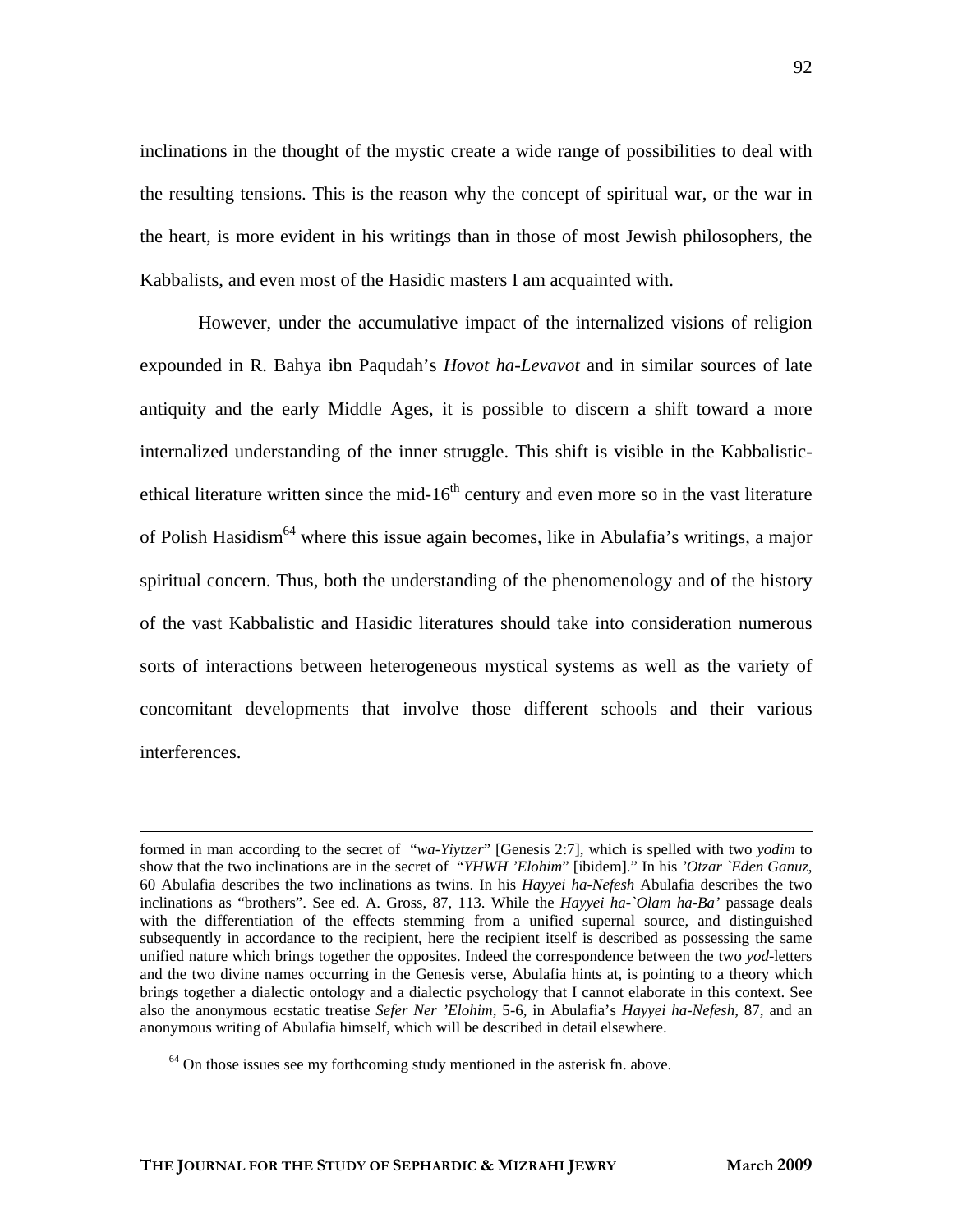Examining the metamorphoses of the inner combat that are characteristic to many parts of Jewish mysticism, we may discern that Abulafia's treatment represents the closest Kabbalistic variant of this topic to what is found in Jewish philosophy as well as a view closer to the more psychologically oriented tendencies which permeate the vast literature of Polish Hasidism. Nevertheless, those later Hasidic masters expanded the range of the deeds that may bring the mystic to an experience of union with God, emphasizing the importance of the commandments while allowing for worship by corporeality, `*avodah be-gashmiyyut*. Phenomenologically speaking, Abraham Abulafia went in quite a different direction. His type of Kabbalah substantially restricted the spectrum of the deeds that may facilitate the attainment of such an experience, including the efficacy of the performance of Rabbinic commandments, and created an alternative path.

It will be hard, if not impossible, to advance a balanced understanding of Abulafia's writings as a whole without first highlighting the centrality of the techniques to which he devoted some of his lengthiest and most influential books. At the same time, he did not compose, as many of his other contemporary Kabbalists did, a commentary on the rationales of the commandments. $65$  Marginalizing discussions that deal with the details of the techniques amounts to reducing Abulafia's thought to commonplace which in some cases is part of his exoteric views - while obliterating the importance of the most original parts of his writings. No doubt, his interpretations of the concept of the

<span id="page-31-0"></span><sup>65</sup> For the centrality of the techniques in Kabbalah in general, and the distinction between those adopted in ecstatic Kabbalah versus the theosophical-theurgical schools, see my monograph *Enchanted Chains*. The neglect of the integration of the centrality of Abulafia's techniques in the recent scholarly descriptions of his Kabbalah is rather surprising, and hardly addresses a coherent vision of his thought.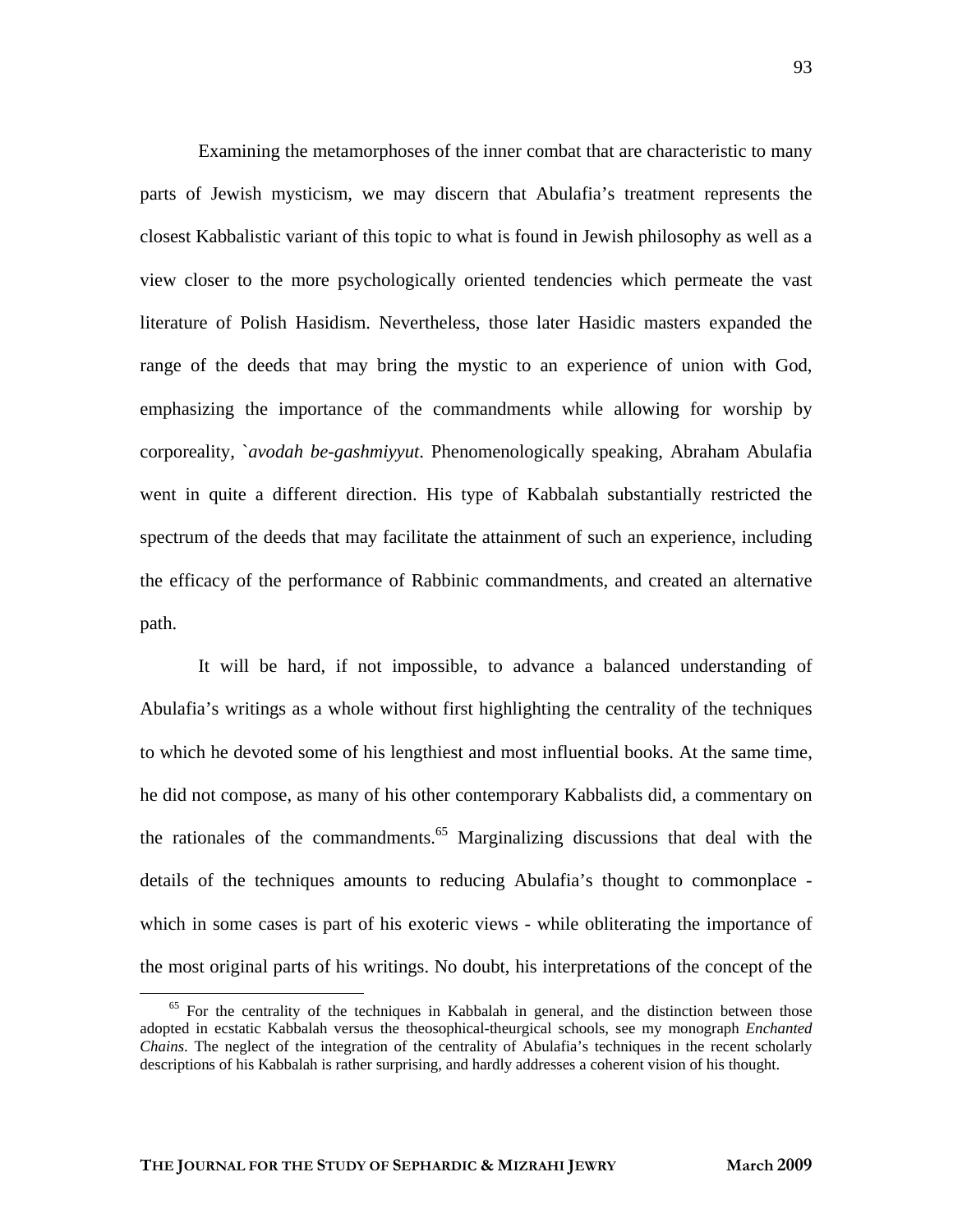war with inclinations and its relationship to other forms of religious activities constitute significant parts of the most original contributions of his mystical thought. As a Kabbalist who interiorized the meaning of the Messiah, he did so also insofar as the warfare related to the experience of inner redemption is concerned<sup>66</sup> – a matter of exegetical treatment of earlier material and the very self-understanding of himself as a Messiah.

#### **SUMMARY OF DISCUSSION**

Abraham Abulafia created a detailed system according to which the inner warfare is an important component of Judaism. This approach emerged from the combination of some Rabbinic statements about the struggle, though never the war, with the evil inclination on the one hand, and some reverberations of the Platonic ideal of overcoming passions, as formulated in medieval Neoplatonism and Sufism, on the other. However, the ecstatic Kabbalist was not so much concerned with the issue of the passions or the war against them, which he considered an easier struggle than the killing of imagination.<sup>67</sup> As we have seen in many earlier discussions, he was concerned with Neoaristotelian noetics in which the main combatants are the intellect and the imagination, and he interpreted the earlier sources accordingly. This agonic type of

<span id="page-32-0"></span><sup>&</sup>lt;sup>66</sup> For the interiorization of many parts of the traditional messianic complex of ideas in Abulafia see Idel, *Messianic Mystics*, 65-79.

<span id="page-32-1"></span><sup>67</sup> See, especially, in his *Gan Na`ul*, 58-59 where he describes an entire war between the divine power helping man and the legions of the demonic powers. This does not mean that the issue of passion, *ta'awah,* does not occur in Abulafia or in the writings of his students. See, e.g., *Hayyei ha-`Olam ha-Ba'*, 116 and *Sha`arei Tzedeq*, 481-482. However, my assumption is that this is conceived of as a lower danger, and a relatively less perilous issue to confront. Interestingly enough, Abulafia never resorted to the phrase *milhemet ha-ta'awah*, as he avoided the phrase *milhemet ha-yetzer*, found in some earlier writings of Neoplatonic extraction.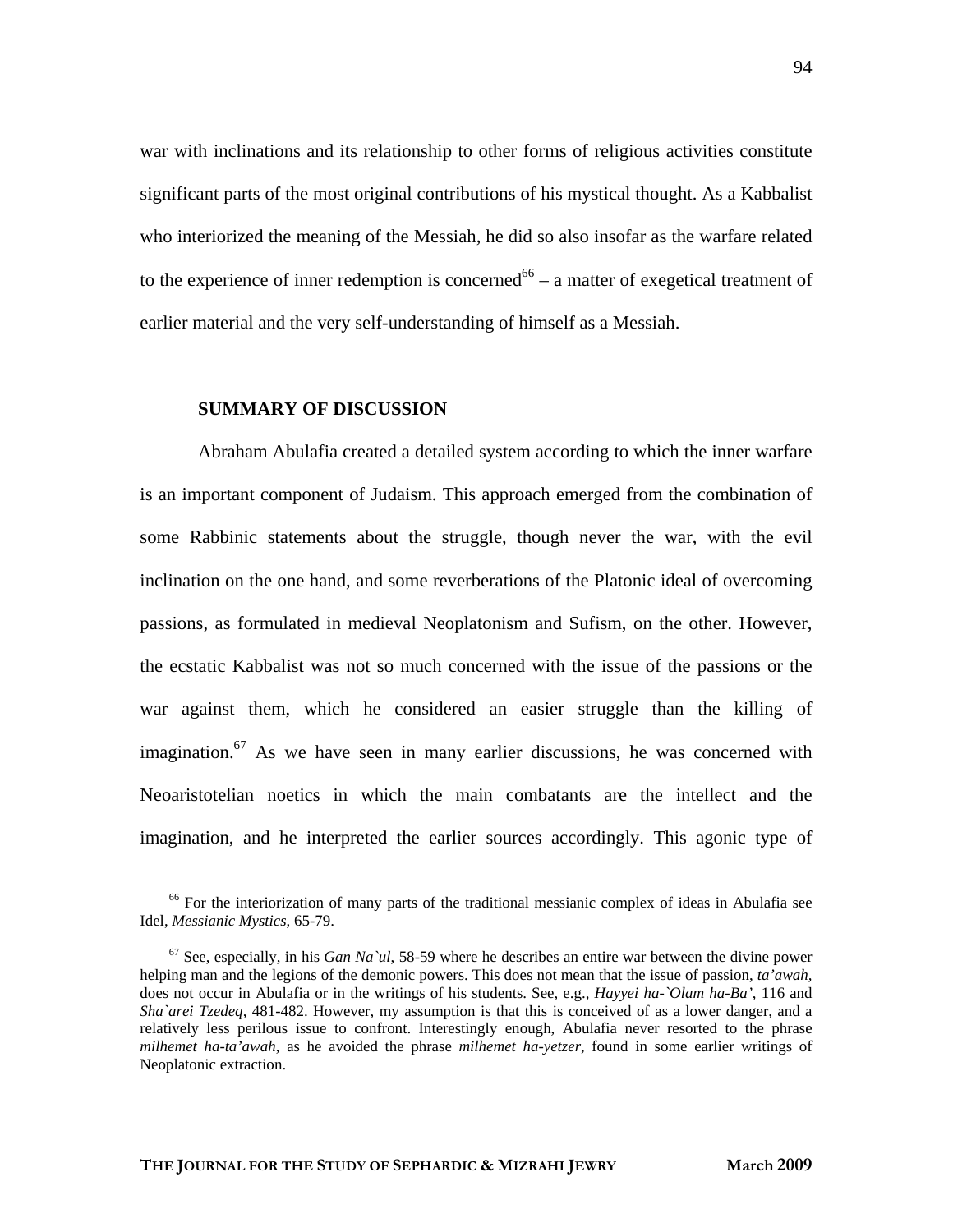religiosity that was necessary at the beginning of the path allowed the emergence of the next step in his mystical path, the harmonic one, in which the actualized and 'liberated' intellect is capable of cleaving to a supernal intellect.

To a certain extent, we have on the initial level a sort of *via purgativa* applied not to the soul but to the intellect, which has been complemented with an additional practice: combining letters of the divine name. In an important statement formulated in his last book, Abulafia describes the reception of the knowledge of the divine name as a phase following the achievement of the three types of perfection described in Avot 4:1, which also includes the subduing of the inclination. He explicitly claims that only after those three attainments is the way to receive prophecy open and that it is conditioned by the prior reception of that name.<sup>68</sup> I assume that this knowledge includes also the combinatory operations related to it. Elsewhere, the disclosure of a secret is determined by the prior mastering of the recipient's intellect over the inclination and its powers.<sup>69</sup> In other words, a strongly spiritualized understanding of philosophy, including Maimonides's *Guide of the Perplexed*, has been combined with a practical path (or techniques whose details stem from ancient and medieval Jewish sources) and is grounded in linguistic practices.

Last but not least, we have emphasized the experiential dimensions related to the above discussions. However, it should be remembered that the dichotomy between the two inclinations and the two spiritual faculties not only appears as part of the constructed

<span id="page-33-0"></span> <sup>68</sup> See *'Imrei Shefer*, 29-30. See also above fn. 63.

<span id="page-33-1"></span><sup>69</sup> See *Shomer Mitzvah*, ed. A. Gross, (Jerusalem: 2001), 34.